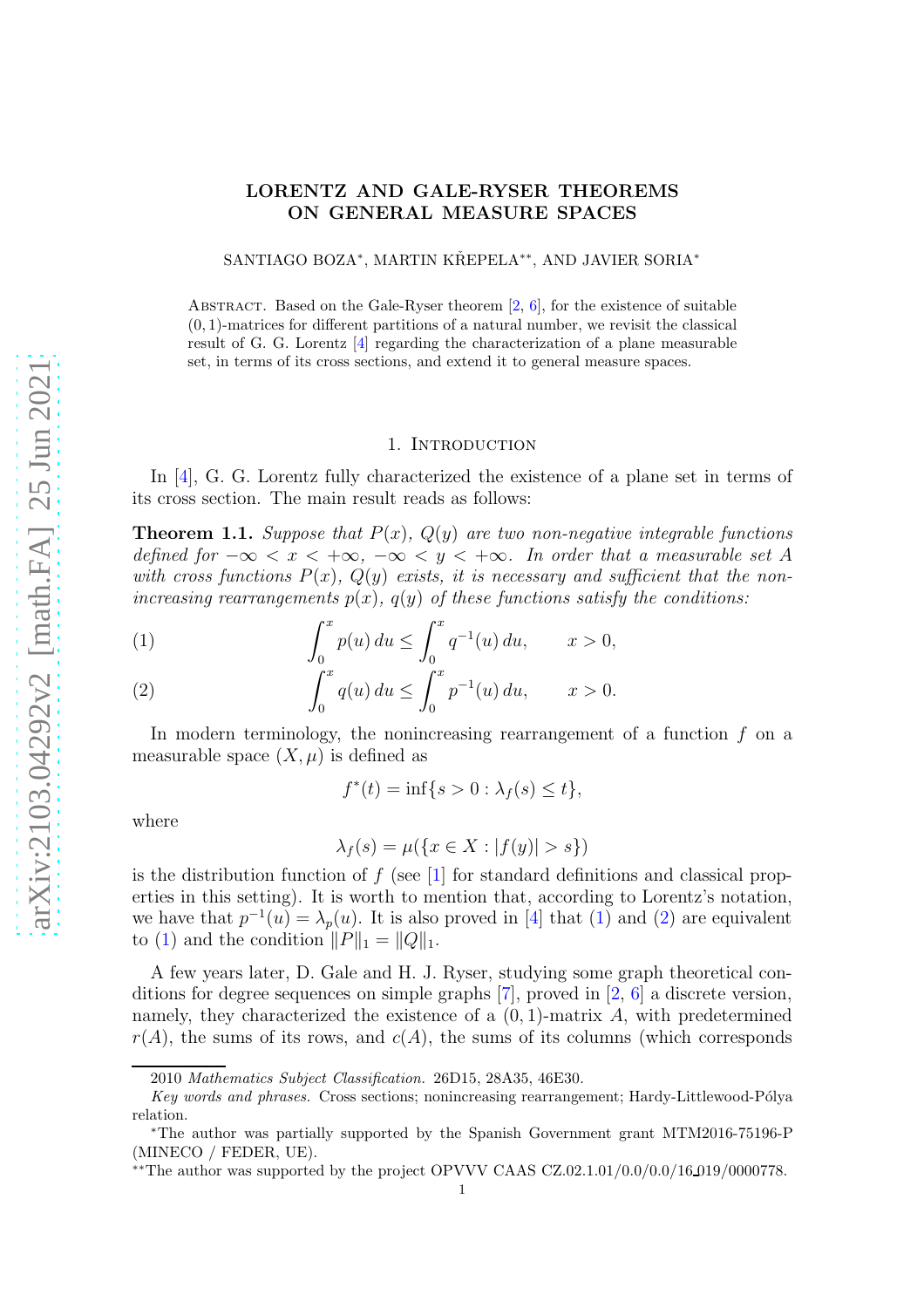to fixing 2 partitions of a given  $n \in \mathbb{N}$ . For example, if  $n = 5 = 3 + 2 = 2 + 2 + 1$ , then the matrix

$$
(3) \qquad \qquad A = \left(\begin{array}{rrr} 1 & 1 & 1 \\ 1 & 1 & 0 \end{array}\right)
$$

satisfies that  $r(A) = \{3, 2\}$  and for the columns we obtain  $c(A) = \{2, 2, 1\}$ , as desired. Similarly, it is easy to see that for the partitions  $n = 5 = 4 + 1 = 2 + 2 + 1$ there is not such a matrix. The aforementioned characterization is given as follows:

<span id="page-1-0"></span>**Theorem 1.2** (Gale–Ryser, [\[2,](#page-18-0) [6\]](#page-18-1)). Let  $p = \{p_1, ..., p_j\}$  and  $q = \{q_1, ..., q_k\}$  be two nonincreasing partitions of a positive integer (i.e.,  $p, q \in \mathbb{N}$ ,  $p_1 \geq \cdots \geq p_j$ ,  $q_1 \geq \cdots \geq q_k$  and  $p_1 + \cdots + p_j = q_1 + \cdots + q_k$ . Then, there exists a  $(0, 1)$ -matrix  $A \in \mathcal{M}_{j \times k}$  such that  $r(A) = p$  and  $c(A) = q$  if and only if for all positive integers  $m,$ 

$$
\sum_{i=1}^{m} q_i \le \sum_{i=1}^{m} \widehat{p}_i,
$$

where  $\widehat{p_i} = \text{card}\{1 \leq l \leq j : p_l \geq i\}, \text{ if } 1 \leq i \leq p_1, \widehat{p_i} = 0, \text{ if } i > p_1 \text{ and } q_i = 0, \text{ if } i > p_2 \}$  $i > k$ .

As we can readily see, these conditions are in exact analogy with those in Theorem [1.1.](#page-0-2) Influenced by this matricial case, we find a new approach (using the geometrical definition of horizontal swappable squares), allowing us to extend and unify both Theorems [1.1](#page-0-2) and [1.2](#page-1-0) by considering products of general resonant mea-sure spaces (see Theorem [2.10\)](#page-9-0):

<span id="page-1-2"></span>**Problem 1.3.** Let  $(X, \mu)$  and  $(Y, \nu)$  be two  $\sigma$ -finite measure spaces and let  $f : X \to Y$  $\mathbb{R}^+$  and  $g: Y \to \mathbb{R}^+$  be measurable functions. Does there exist a measurable subset  $E \subset X \times Y$  such that f and q are the corresponding cross sections of E:

<span id="page-1-1"></span>(4) 
$$
f(x) = \int_Y \chi_E(x, y) d\nu(y) \text{ and } g(y) = \int_X \chi_E(x, y) d\mu(x),
$$

 $u$ -a.e.  $x \in X$  and  $\nu$ -a.e.  $y \in Y$ ?

It is clear that a necessary condition for [\(4\)](#page-1-1) to hold is that  $||f||_{L^1(d\mu)} = ||g||_{L^1(d\nu)}$ . However, as the previous matricial example shows for counting finite measures, this equality is not enough.

The following result gives the key estimate to solve Problem [1.3](#page-1-2) (which will be considered in Section [2\)](#page-5-0). For the rest of this section we will assume the following resonant condition on the measure space  $X$ , which is equivalent to saying that X is either nonatomic or completely atomic, with all atoms having equal measure [\[1,](#page-18-3) Theorem II.2.7].

<span id="page-1-4"></span>**Proposition 1.4.** Let  $(X, \mu)$  and  $(Y, \nu)$  be two  $\sigma$ -finite measure spaces, assume X to be resonant and let  $E \subset X \times Y$  be a measurable subset. Let f and g be the cross sections of E on X and Y, respectively, as in [\(4\)](#page-1-1). Then, for every  $t > 0$  we have that

<span id="page-1-3"></span>(5) 
$$
\int_0^t f^*(s) \, ds \le \int_0^t \lambda_g(s) \, ds.
$$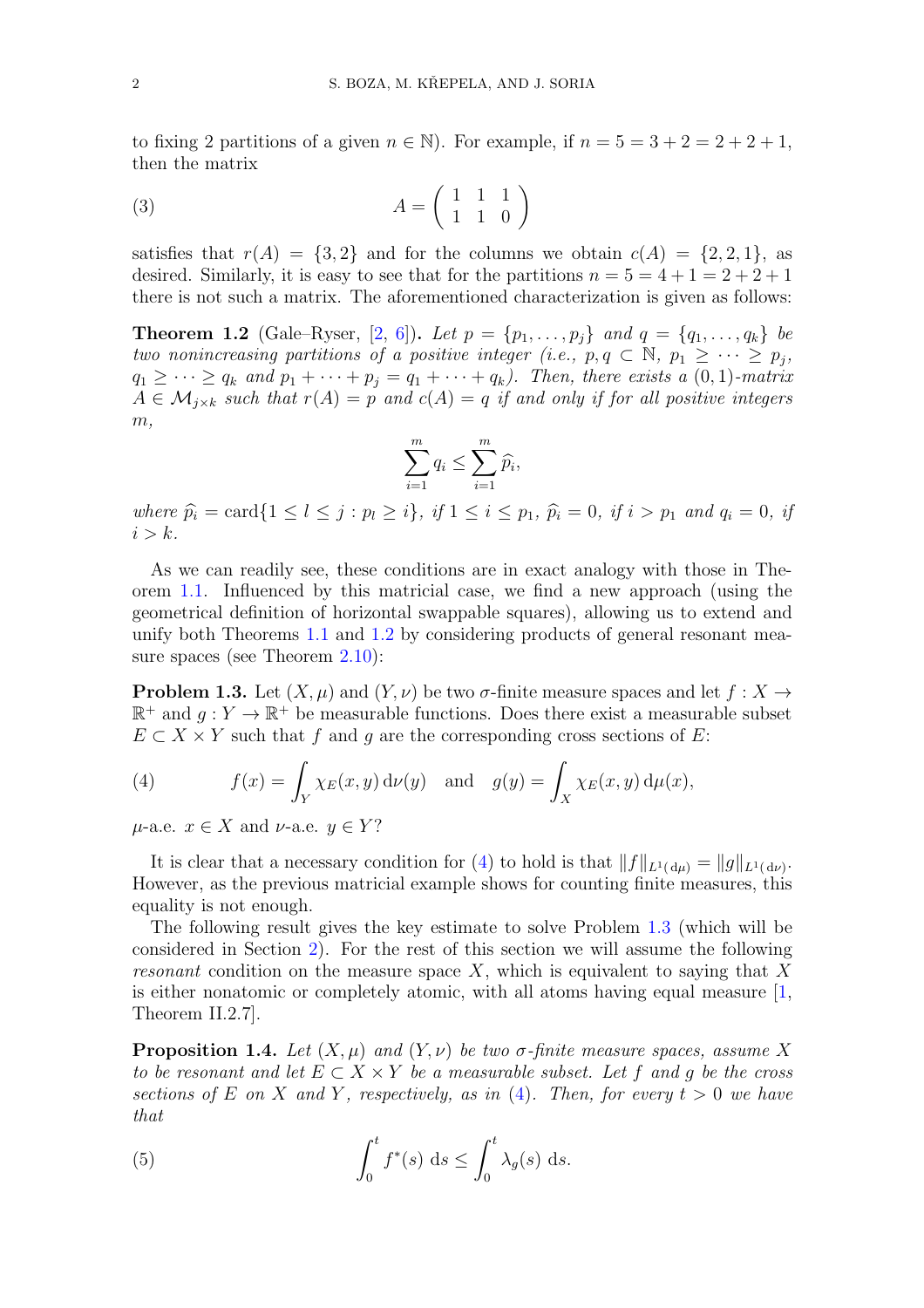*Proof.* We first assume that  $t > 0$  is in the range of  $\mu$ , and choose any set  $A_t \subset X$ , with  $\mu(A_t) = t$ . Then, setting

$$
E_x = \{ y \in Y : (x, y) \in E \} \text{ and } E^y = \{ x \in X : (x, y) \in E \},
$$

and using [\[1,](#page-18-3) Lemma II.2.1], we have that

$$
\int_{A_t} f(x) d\mu(x) = \int_{A_t} \int_Y \chi_E(x, y) d\nu(y) d\mu(x) = \int_Y \int_{A_t} \chi_E(x, y) d\mu(x) d\nu(y)
$$
  
\n
$$
= \int_Y \int_{A_t} \chi_{E^y}(x) d\mu(x) d\nu(y) \le \int_Y \int_0^t \chi_{(0, \mu(E^y))}(s) ds d\nu(y)
$$
  
\n
$$
= \int_Y \int_0^t \chi_{(0, g(y))}(s) ds d\nu(y) = \int_0^t \int_Y \chi_{(0, g(y))}(s) d\nu(y) ds
$$
  
\n
$$
= \int_0^t \int_Y \chi_{\{y \in Y : g(y) > s\}} d\nu(y) ds = \int_0^t \lambda_g(s) ds.
$$

Finally, since X is resonant and using  $[1,$  Proposition II.3.3]

$$
\int_0^t f^*(s) \, ds = \sup_{\{A_t \subset X : \mu(A_t) = t\}} \int_{A_t} f(x) \, d\mu(x) \le \int_0^t \lambda_g(s) \, ds.
$$

Once we have proved [\(5\)](#page-1-3) for  $t > 0$  in the range of  $\mu$ , we observe that the inequality trivially holds for any  $t \geq \mu(X)$ , since then both sides of [\(5\)](#page-1-3) are equal to the measure of E. Now, if  $0 < t < \mu(X)$  and X is nonatomic, then we can find a measurable subset  $A \subset X$  such that  $\mu(A) = t$  (see [\[8\]](#page-18-5)) and we are done. To finish, if  $0 < t < \mu(X)$  and X is a discrete (totally atomic) measure space, then  $\int_0^t f^*(s) ds$  is a piecewise linear concave function and  $\int_0^t \lambda_g(s) ds$  is a concave function greater than the previous integral at the nodes (the  $\mu$ -measure of a finite collection of atoms). Hence, by the concavity property, the inequality is also true for the intermediate values of  $t > 0$ .

Remarks 1.5. A simple remark, when we work with arbitrary general measures, is that [\(4\)](#page-1-1) implies that the cross sections must take values in the image of the measure. For example, if  $X = \{1, 2\}$  and  $Y = \{1\}$ , both with the cardinality measures, then  $f: X \to \mathbb{R}^+, f(1) = f(2) = 1/2$  and  $g: Y \to \mathbb{R}^+, g(1) = 1$  satisfy [\(5\)](#page-1-3), but f is not the cross section of any set  $E \subset X \times Y$ , since the cardinality measure only takes nonnegative integer values.

We observe that [\(5\)](#page-1-3) is not a homogeneous inequality. For example, if  $f \equiv g \equiv 1$ on [0, 1], corresponding to the case  $E = [0, 1] \times [0, 1]$ , then [\(5\)](#page-1-3) trivially holds, but it is false for  $2f$  and  $2q$ .

Condition  $(5)$  is not, a priori, symmetric on f and q. However, we are going to prove, in Proposition [1.7,](#page-3-0) that we can reverse the role of f and q in  $(5)$ , as long as they have the same  $L^1$ -norms, which, as we already know, is a necessary condition to solve Problem [1.3](#page-1-2) (to simplify the proof, continuity of the nonincreasing rearrangements will be also assumed). We start by recalling some well-known equalities: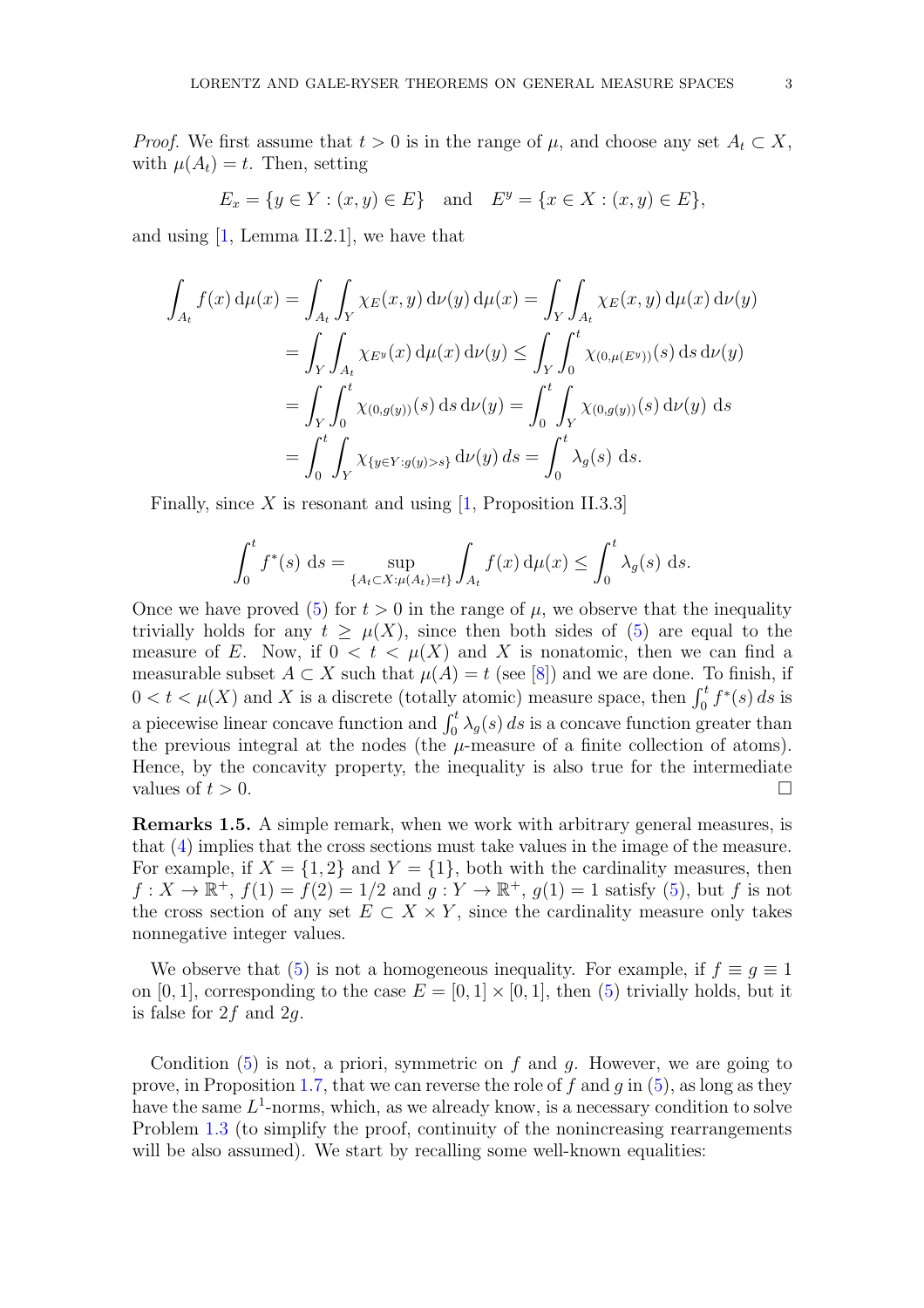<span id="page-3-2"></span>**Lemma 1.6.** Let  $(X, \mu)$  be a  $\sigma$ -finite measure spaces and let  $f : X \to \mathbb{R}^+$  be a measurable function, with  $||f||_{L^1(\mathrm{d}u)} < +\infty$ . Then, for every  $t > 0$ ,

(6) 
$$
\int_{t}^{\infty} \lambda_{f}(s) \, ds + t \lambda_{f}(t) = \int_{0}^{\lambda_{f}(t)} f^{*}(s) \, ds
$$

and

(7) 
$$
\int_t^{\infty} f^*(s) \, ds + t f^*(t) = \int_0^{f^*(t)} \lambda_f(s) \, ds.
$$

<span id="page-3-0"></span>**Proposition 1.7.** Let  $(X, \mu)$  and  $(Y, \nu)$  be two  $\sigma$ -finite measure spaces and suppose that  $f: X \to \mathbb{R}^+$  and  $g: Y \to \mathbb{R}^+$  are measurable functions such that  $f^*$  and  $g^*$  are continuous and  $||f||_{L^1(d\mu)} = ||g||_{L^1(d\nu)} < \infty$ . If [\(5\)](#page-1-3) holds, for  $t > 0$ , then for every  $r > 0$ ,

(8) 
$$
\int_0^r g^*(s) \, ds \le \int_0^r \lambda_f(s) \, ds.
$$

*Proof.* Let us assume that  $(5)$  holds, for  $t > 0$ . Since

<span id="page-3-3"></span><span id="page-3-1"></span>
$$
||f||_{L^{1}(\mathrm{d}\mu)} = \int_{0}^{\infty} f^{*}(s) \, \mathrm{d}s = \int_{0}^{\infty} \lambda_{g}(s) \, \mathrm{d}s = ||g||_{L^{1}(\mathrm{d}\nu)},
$$

it is easy to see that  $(5)$  is equivalent to the inequality

(9) 
$$
\int_t^{\infty} \lambda_g(s) \, ds \leq \int_t^{\infty} f^*(s) \, ds.
$$

Let us now prove  $(8)$ . Using the hypothesis on f and g, and Lemma [1.6,](#page-3-2) condition [\(9\)](#page-3-3) is equivalent to the following inequality:

<span id="page-3-4"></span>(10) 
$$
\int_0^{\lambda_g(t)} g^*(s) \, ds - t \lambda_g(t) \le \int_0^{f^*(t)} \lambda_f(s) \, ds - t f^*(t).
$$

To prove [\(8\)](#page-3-1), we observe that if  $r \geq ||f||_{\infty}$ , the result is trivial since the right-hand side is equal to  $||f||_1$ . Now, if  $0 < r < ||f||_{\infty} = f^*(0)$ , then by the continuity of  $f^*$ and the fact that  $\lim_{s\to\infty} f^*(s) = 0$ , there exists a  $t > 0$  such that  $r = f^*(t)$ . Let us distinguish the following two possibilities:

If  $f^*(t) \leq \lambda_g(t)$ , then  $\lambda_g(t) > 0$  and hence  $0 < t < ||g||_{\infty}$ . Now, since  $g^*$  is nonincreasing, then [\(10\)](#page-3-4) implies

$$
\int_0^{f^*(t)} g^*(s) ds - \int_0^{f^*(t)} \lambda_f(s) ds \le t(\lambda_g(t) - f^*(t)) - \int_{f^*(t)}^{\lambda_g(t)} g^*(s) ds
$$
  
= 
$$
\int_{f^*(t)}^{\lambda_g(t)} (t - g^*(s)) ds \le \int_{f^*(t)}^{\lambda_g(t)} (t - g^*(\lambda_g(t))) ds
$$
  
= 
$$
\int_{f^*(t)}^{\lambda_g(t)} (t - g^*(\lambda_{g^*}(t))) ds = 0,
$$

which implies  $(8)$ . The last equality follows because by the hypotheses on  $g^*$ , we have that for every  $0 < s < t$ ,  $|\{y > 0 : s < g^*(y) \le t\}| > 0$ , which is equivalent to the equality  $g^*(\lambda_{g^*}(t)) = t$ . In fact,  $g^*(\lambda_{g^*}(t)) \leq t$  is always true [\[1,](#page-18-3) Proposition II.1.7] and  $g^*(\lambda_{g^*}(t)) \geq t$  means that

$$
t \le \inf\{s > 0 : \lambda_{g^*}(s) \le \lambda_{g^*}(t)\};
$$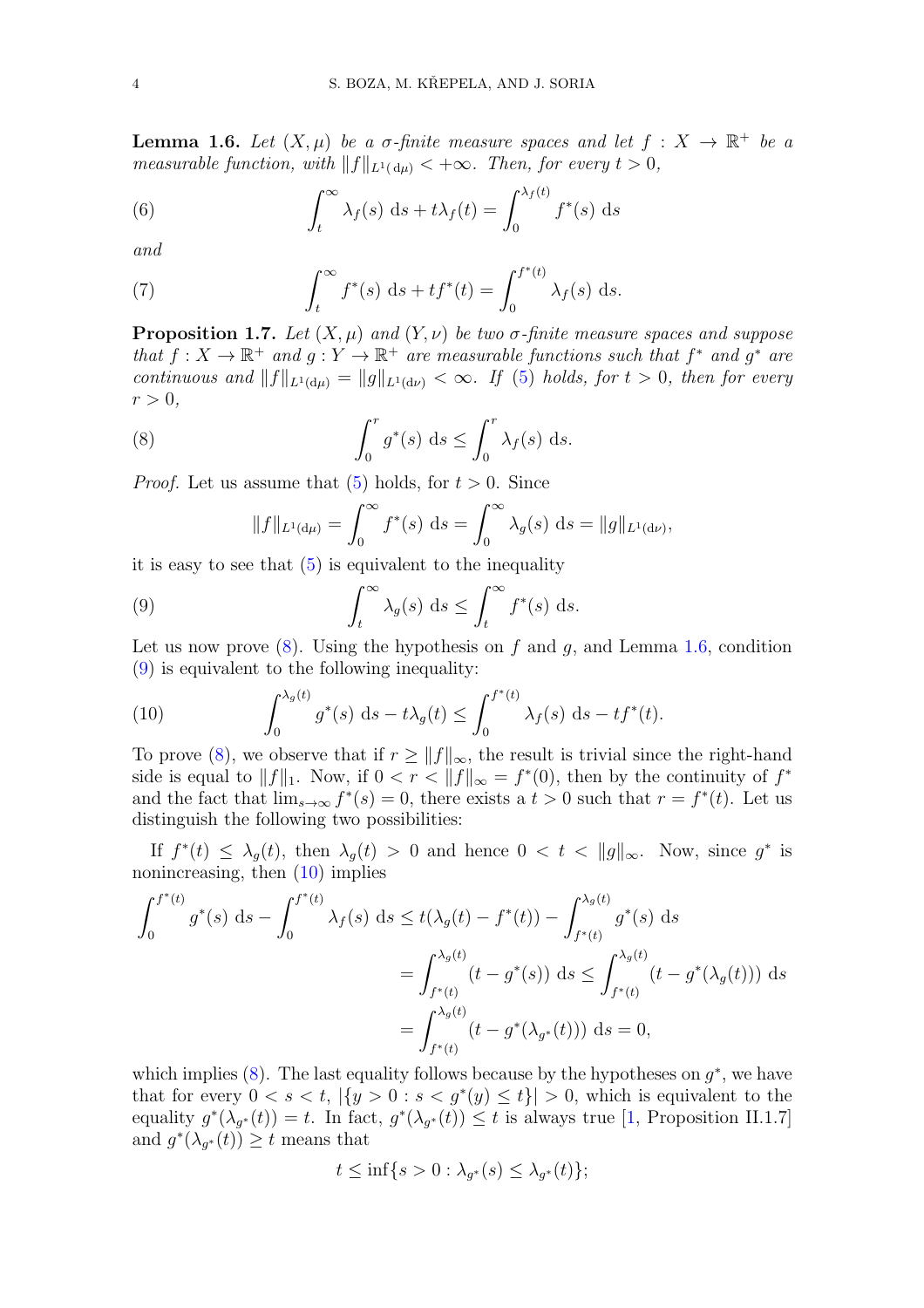that is, if  $s < t$ , then  $\lambda_{g^*}(s) > \lambda_{g^*}(t)$ , which is the hypothesis.

Similarly, if  $f^*(t) > \lambda_g(t)$ , [\(10\)](#page-3-4) and the monotonicity of  $g^*$  imply

$$
\int_0^{f^*(t)} g^*(s) ds - \int_0^{f^*(t)} \lambda_f(s) ds \le t(\lambda_g(t) - f^*(t)) + \int_{\lambda_g(t)}^{f^*(t)} g^*(s) ds
$$
  
 
$$
\le (f^*(t) - \lambda_g(t))(g^*(\lambda_g(t)) - t) \le 0,
$$
  
as desired.

This last result will also be clear once we prove, in Theorem [2.10,](#page-9-0) that [\(5\)](#page-1-3) is equivalent to the existence of a set  $E \subset X \times Y$  with f and g as its cross sections. Changing E by its transpose set  $\widetilde{E} = \{(y, x) : Y \times X$ , such that  $(x, y) \in E\}$  and applying Proposition [1.4](#page-1-4) to  $\widetilde{E}$ , we finally obtain [\(8\)](#page-3-1).

To finish the section, we are to going to work the details, for a couple of concrete and elementary cases, showing that the existence (or, rather, the construction) of the set  $E$  is not in general straightforward. Moreover, from these examples we will see that the solution is not, in general, uniquely determined.

### Examples 1.8.

(i) Let  $X = Y = [0, 1]$ , with the Lebesgue measure, and consider  $f(x) = g(x)$  $(1-x)/2$ . Then,  $f^*(t) = f(t)\chi_{[0,1]}(t)$  and  $\lambda_g(t) = (1-2t)\chi_{[0,1/2]}(t)$ . Thus,

$$
\int_0^t f(s) \, ds = \left(\frac{t}{2} - \frac{t^2}{4}\right) \chi_{[0,1]}(t) + \frac{1}{4} \chi_{(1,\infty)}(t)
$$

and

$$
\int_0^t \lambda_g(s) \, ds = (t - t^2) \chi_{[0,1/2]}(t) + \frac{1}{4} \chi_{(1/2,\infty)}(t),
$$

and [\(5\)](#page-1-3) holds. For this case, it is easy to check that any of the sets on Figure [1](#page-4-0) give a positive solution to Problem [1.3.](#page-1-2)



<span id="page-4-0"></span>FIGURE 1. Two different approximations of a set  $E \subset [0,1] \times [0,1]$ , with cross sections equal to  $f(x) = g(x) = (1 - x)/2$ .

(ii) For  $0 < a < 1$ , let  $f(x) = g(x) = a\chi_{[0,1]}(x)$ . Then [\(5\)](#page-1-3) holds and two possible sets for which [\(4\)](#page-1-1) is satisfied are shown in Figure [2.](#page-5-1)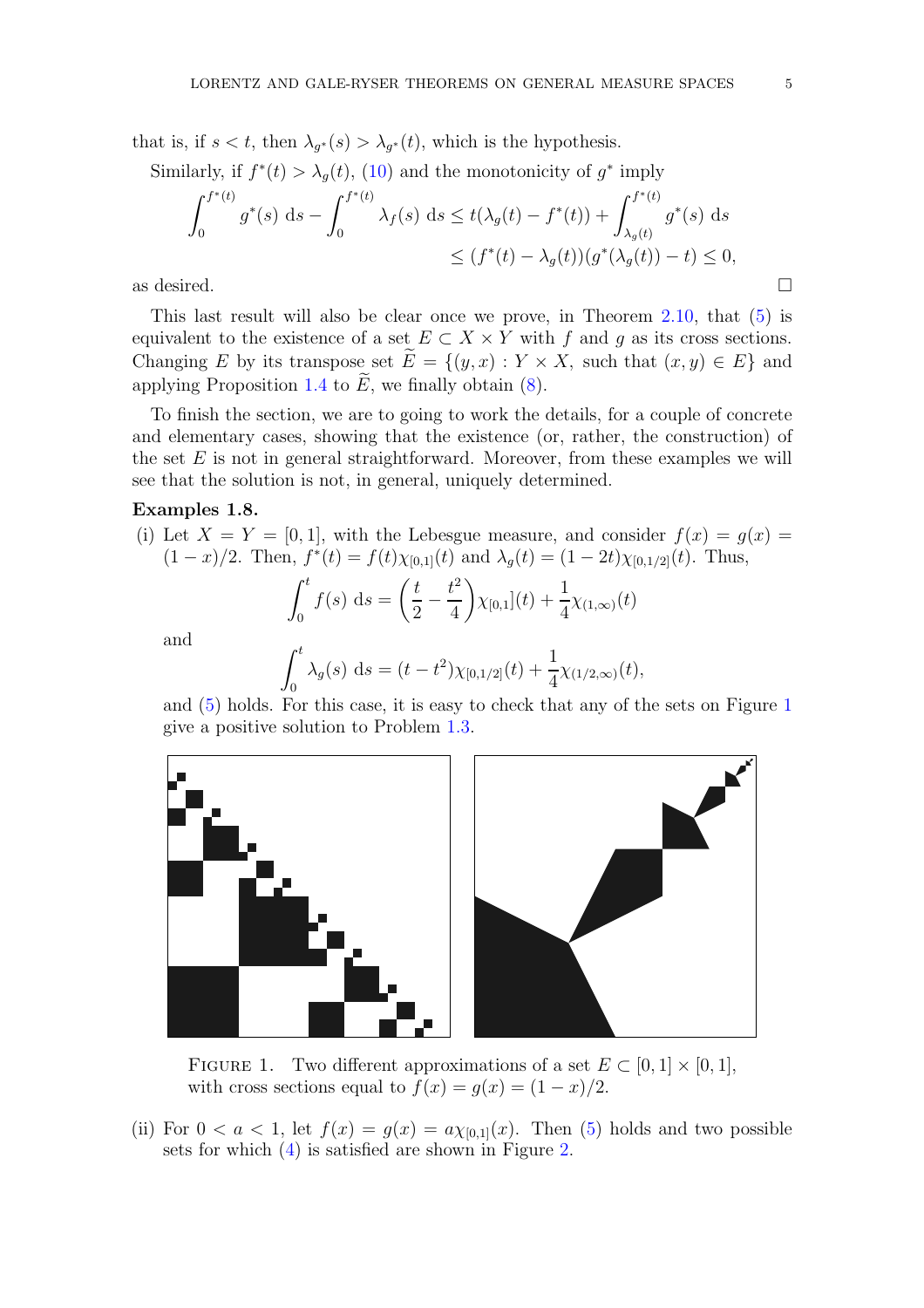

FIGURE 2. Two different sets  $E \subset [0,1] \times [0,1]$ , with cross sections equal to  $f(x) = g(x) = a \chi_{[0,1]}(x)$ . In this example,  $a = 1/3$ .

## <span id="page-5-1"></span>2. EXISTENCE OF THE SET  $E$  with a priori cross sections

<span id="page-5-0"></span>Our main result in this section is Theorem [2.10,](#page-9-0) where we show that the necessary condition  $(5)$  of Proposition [1.4](#page-1-4) is actually sufficient to find a set E, in the product space, with given cross sections. The main geometric tool used for such construction is the notion of swappable squares in Definition [2.5,](#page-6-0) which allows us to horizontally translate the mass of the hypograph of the function q in such a way that in the limit, after suitable iterations for different grids of dyadic squares, we get precisely a set  $E$  with the vertical cross section equal to  $f$ . In the discrete case, this idea lies behind the proof of the Gale-Ryser Theorem [1.2](#page-1-0) given in [\[3\]](#page-18-6).

To this end, we will start by proving some interesting properties of this swapping argument, as well as some measure theoretical estimates of the (lower) limit set obtained.

**Definition 2.1** (Dyadic squares). For  $n \in \mathbb{N}$  and  $i, j \in \{1, ..., 2^n\}$  define

$$
X_j^n := [2^{-n}(j-1), 2^{-n}j), \qquad Y_i^n := [2^{-n}(i-1), 2^{-n}i)
$$

and

$$
Q_{ij}^n := X_j^n \times Y_i^n.
$$

We call  $Q_{ij}^n$  the dyadic squares of n-th generation with indices i, j.

**Definition 2.2** (Shifted set). Let  $Q \subset \mathbb{R}^2$  and  $(x_0, y_0) \in \mathbb{R}^2$ . Then we define

$$
Q + (x_0, y_0) := \{ (x, y) \in \mathbb{R}^2 : (x - x_0, y - y_0) \in Q \}.
$$

**Definition 2.3** (Cross sections of a set). Let  $A \subset [0,1]^2$  be a measurable set. Define the vertical cross section and the horizontal cross section, respectively, of the set A as

$$
v_A(x) := \int_0^1 \chi_A(x, z) \, \mathrm{d}z, \qquad x \in [0, 1],
$$

and

$$
h_A(y) := \int_0^1 \chi_A(z, y) \, \mathrm{d}z, \qquad y \in [0, 1].
$$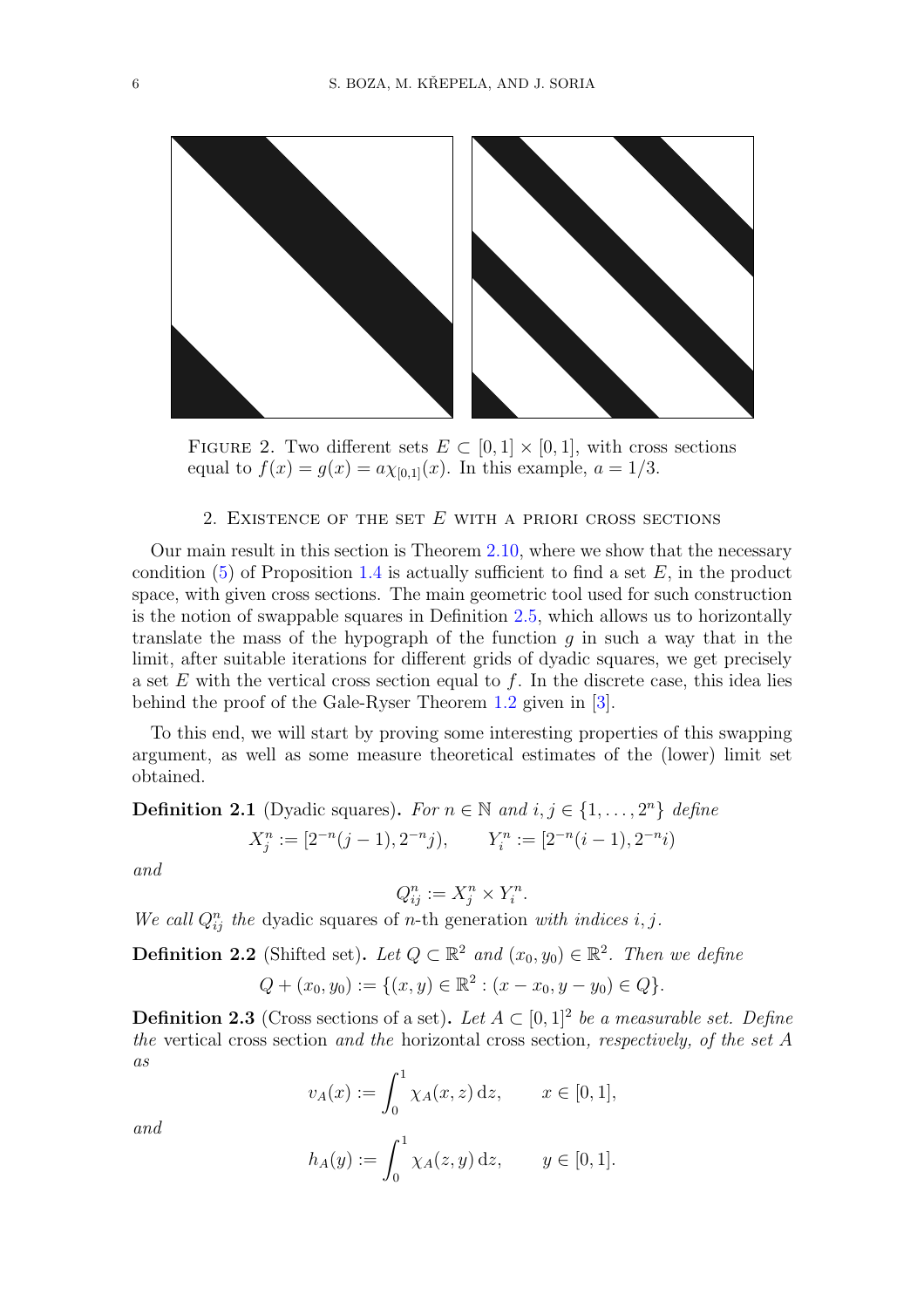**Definition 2.4** (Horizontal swapping). Let  $A \subset [0,1]^2$  be a set. Let  $n \in \mathbb{N}$  and  $i, j, k \in \{1, \ldots, 2^n\}, j \neq k$ . Then we define the set

$$
\sigma_{ijk}^n(A) := (A \setminus (Q_{ij}^n \cup Q_{ik}^n)) \cup ((Q_{ij}^n \cap A) + (2^{-n}(k-j), 0)) \cup ((Q_{ik}^n \cap A) - (2^{-n}(k-j), 0)).
$$

In other words,  $\sigma_{ijk}^n(A)$  is the set A, whose subsets  $Q_{ij}^n \cap A$  and  $Q_{ik}^n \cap A$  have "changed" their places".

<span id="page-6-0"></span>**Definition 2.5** (Swappable squares). Let  $A \subset [0,1]^2$  be a measurable set and f:  $[0, 1] \rightarrow [0, 1]$  be a measurable function such that

$$
\int_0^t f^*(s) \, ds \le \int_0^t v_A^*(s) \, ds, \quad \text{for all } t \in [0, 1].
$$

Let  $n \in \mathbb{N}$  and  $i, j, k \in \{1, ..., 2^n\}, j \neq k$ . Then, given f and  $n \in \mathbb{N}$  as above, we say that the dyadic squares  $Q_{ij}^n$  and  $Q_{ik}^n$  are swappable (with respect to f, A and n) if, with

$$
A' := \sigma_{ijk}^n(A),
$$

the following conditions are satisfied:

<span id="page-6-2"></span>(11) 
$$
v_A \ge f + 2^{-n} \quad a.e. \in X_j^n,
$$

<span id="page-6-3"></span>(12) 
$$
v_A \leq f - 2^{-n} \quad a.e. \in \mathbb{R}^{n},
$$

<span id="page-6-5"></span>(13) 
$$
\int_0^t f^*(s) ds \le \int_0^t v_{A'}^*(s) ds \text{ for all } t \in [0,1],
$$

<span id="page-6-1"></span>(14) 
$$
((Q_{ik}^n \cap A) - (2^{-n}(k-j),0)) \subsetneq Q_{ij}^n \cap A \quad and \quad |A \Delta A'| > 0.
$$

<span id="page-6-4"></span>**Lemma 2.6.** Let the function f, the indices  $n, i, j, k$ , the squares  $Q_{ij}^n$  and  $Q_{ik}^n$ , and the sets  $A$  and  $A'$  be as in Definition [2.5.](#page-6-0) Then,

(i) 
$$
h_A(y) = h_{A'}(y)
$$
, for every  $y \in [0, 1]$ , and hence  $|A| = |A'|$ .

(ii)

$$
|A \setminus A'| = \int_{X_j^n} (v_A(x) - v_{A'}(x)) dx \text{ and } |A' \setminus A| = \int_{X_k^n} (v_{A'}(x) - v_A(x)) dx.
$$

 $(iii)$ 

$$
\int_0^1 |f(x) - v_{A'}(x)| dx = \int_0^1 |f(x) - v_A(x)| dx - |A \Delta A'|.
$$

(iv) If  $l \in \{1, ..., 2^n\}$ , then:

$$
f \ge v_{A'} \ge v_A \text{ in } X_l^n \text{ if } f \ge v_A \text{ in } X_l^n,
$$
  

$$
f \le v_{A'} \le v_A \text{ in } X_l^n \text{ if } f \le v_A \text{ in } X_l^n,
$$
  

$$
v_{A'} = v_A \text{ in } X_l^n \text{ else.}
$$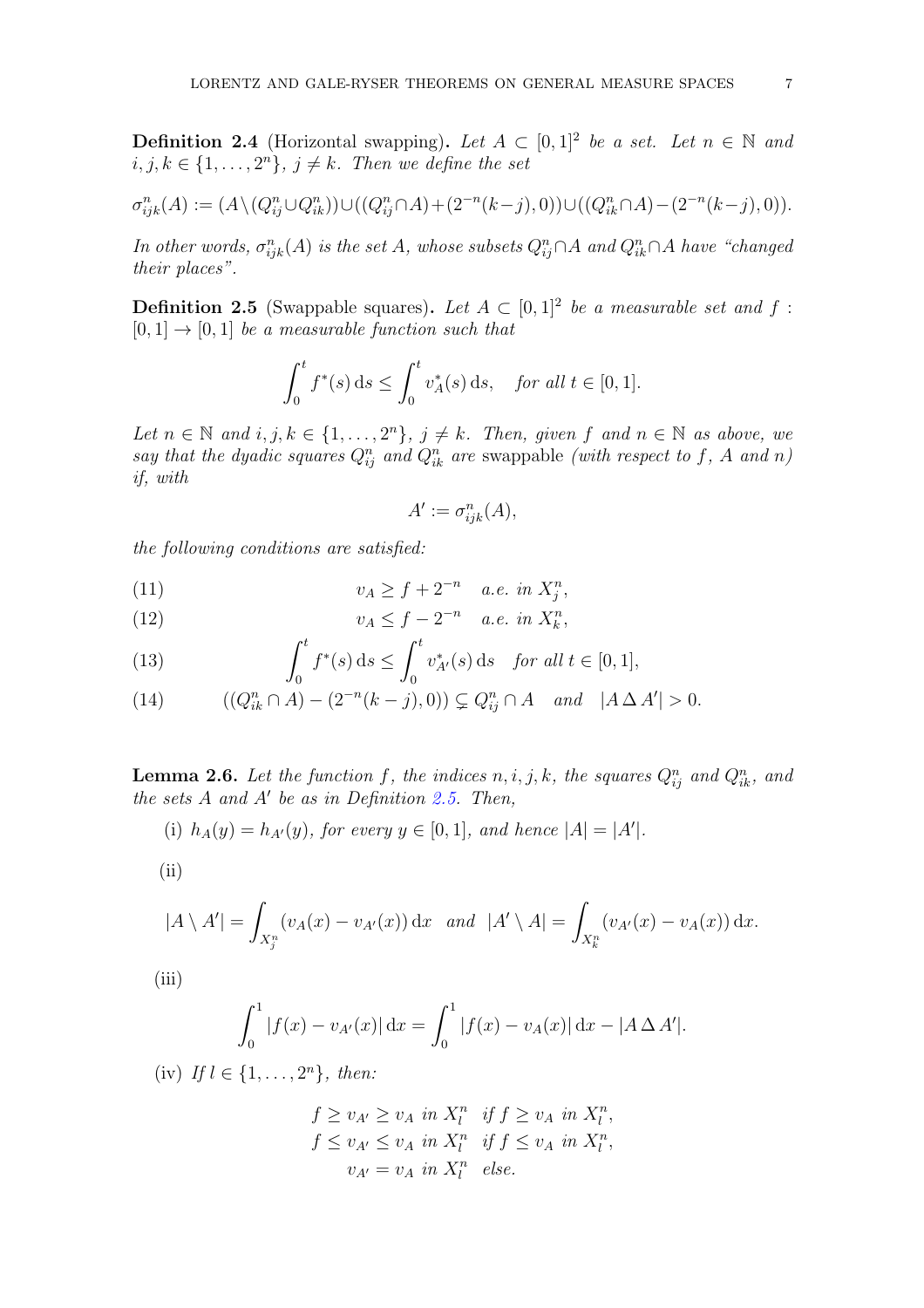*Proof.* (i) The result is clear if  $y \in [0,1] \setminus Y_i^n$ . Now, if  $y \in Y_i^n$ , then

$$
h_{A'}(y) = \int_0^1 \chi_{A'}(x, y) dx = \int_0^1 \chi_{(A \setminus (Q_{ij}^n \cup Q_{ik}^n))}(x, y) dx
$$
  
+ 
$$
\int_0^1 \chi_{((Q_{ij}^n \cap A) + (2^{-n}(k-j), 0))}(x, y) dx + \int_0^1 \chi_{((Q_{ik}^n \cap A) - (2^{-n}(k-j), 0))}(x, y) dx
$$
  
= 
$$
\int_0^1 \chi_{(A \setminus (Q_{ij}^n \cup Q_{ik}^n))}(x, y) dx + \int_0^1 \chi_{(Q_{ij}^n \cap A)(x, y)}(x, y) dx + \int_0^1 \chi_{(Q_{ik}^n \cap A)}(x, y) dx
$$
  
= 
$$
\int_0^1 \chi_A(x, y) dx = h_A(y).
$$

(ii) We prove the first equality (the second one is completely analogous). Now, using [\(14\)](#page-6-1), we have that:

$$
|A \setminus A'| = |(A \setminus A') \cap Q_{ij}^n| = \int_{X_j^n} \int_{Y_i^n} \chi_{A \setminus A'}(x, y) \, dy \, dx
$$
  
= 
$$
\int_{X_j^n} \int_{Y_i^n} (\chi_A(x, y) - \chi_{A'}(x, y)) \, dy \, dx = \int_{X_j^n} (v_{A \cap Q_{ij}^n}(x) - v_{A' \cap Q_{ij}^n}(x)) \, dx
$$
  
= 
$$
\int_{X_j^n} (v_A(x) - v_{A'}(x)) \, dx.
$$

Let us now prove (iii). Taking into account part (ii),

$$
\int_{0}^{1} |f(x) - v_{A'}(x)| dx
$$
\n=
$$
\int_{[0,1]\backslash (X_{j}^{n}\cup X_{k}^{n})} |f(x) - v_{A'}(x)| dx + \int_{X_{j}^{n}} |f(x) - v_{A'}(x)| dx + \int_{X_{k}^{n}} |f(x) - v_{A'}(x)| dx
$$
\n=
$$
\int_{[0,1]\backslash (X_{j}^{n}\cup X_{k}^{n})} |f(x) - v_{A}(x)| dx + \int_{X_{j}^{n}} (v_{A'}(x) - f(x)) dx + \int_{X_{k}^{n}} (f(x) - v_{A'}(x)) dx
$$
\n=
$$
\int_{[0,1]\backslash (X_{j}^{n}\cup X_{k}^{n})} |f(x) - v_{A}(x)| dx + \int_{X_{j}^{n}} (v_{A}(x) - f(x)) dx + \int_{X_{k}^{n}} (f(x) - v_{A}(x)) dx
$$
\n+ 
$$
\int_{X_{j}^{n}} (v_{A'}(x) - v_{A}(x)) dx + \int_{X_{k}^{n}} (v_{A}(x) - v_{A'}(x)) dx
$$
\n=
$$
\int_{[0,1]\backslash (X_{j}^{n}\cup X_{k}^{n})} |f(x) - v_{A}(x)| dx + \int_{X_{j}^{n}} |v_{A}(x) - f(x)| dx + \int_{X_{k}^{n}} |f(x) - v_{A}(x)| dx
$$
\n- 
$$
|A \setminus A'| - |A' \setminus A|
$$
\n=
$$
\int_{0}^{1} |f(x) - v_{A}(x)| dx - |A \Delta A'|.
$$

(iv) Let us observe that, if we construct  $A' = \sigma_{ijk}^n(A)$  from A, we change the content of the square  $Q_{ij}^n$ , which is the only change in the j-th column. By [\(14\)](#page-6-1), we obtain that  $Q_{ij}^n \cap A' \subseteq Q_{ij}^n \cap A$ . Hence we get  $v_A \ge v_{A'} \ge v_A - 2^{-n}$  in  $X_j^n$ , where the last inequality holds since  $2^{-n}$  is the height of the square. Then, condition [\(11\)](#page-6-2) gives

$$
v_A \ge v_{A'} \ge v_A - 2^{-n} \ge f \text{ in } X_j^n.
$$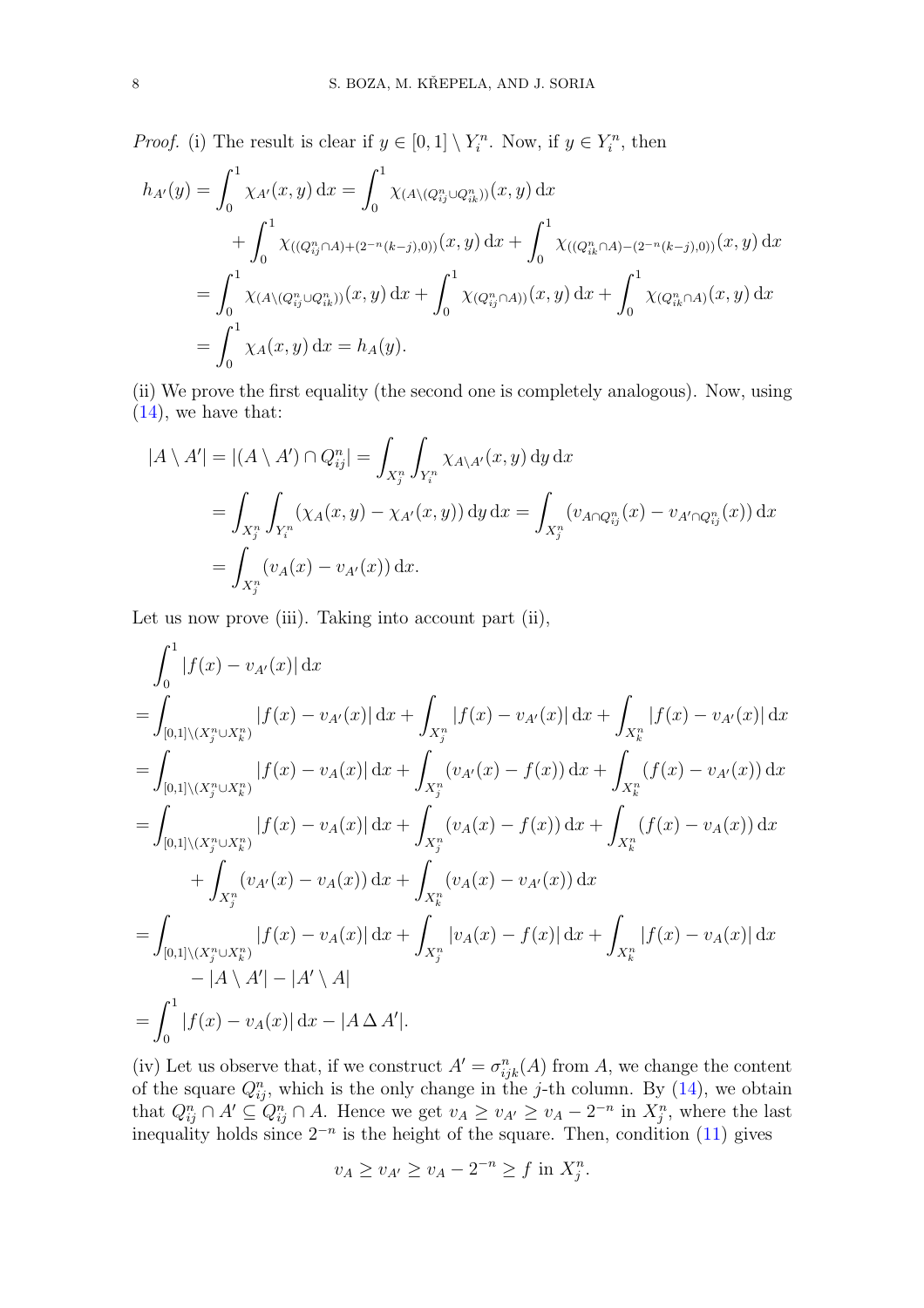Similarly, by looking at the k-th column, since  $Q_{ik}^n \cap A \subseteq Q_{ik}^n \cap A'$ , condition [\(12\)](#page-6-3) gives

$$
v_A \le v_{A'} \le v_A + 2^{-n} \le f
$$
 in  $X_k^n$ .

In any other case, since if neither  $(11)$  nor  $(12)$  holds with l in the role of j or k, the *l*-th column remains unchanged, and thus  $v_A = v_{A'}$  in  $X_l^n$ .

<span id="page-8-0"></span>**Remark 2.7.** Given A, f, and n, let  $\Omega_n$  be the collection of all sets B obtained from A by a finite number of swappings. It is obvious that  $\Omega_n$  is finite, since, because of  $(14)$ , no pair of squares can be swapped twice. Then  $A_{\text{opt},n}$  is defined as such an element of  $\Omega_n$  that

<span id="page-8-1"></span>
$$
||f - v_{A_{\text{opt},n}}||_1 = \min_{B \in \Omega_n} ||f - v_B||_1.
$$

We need to recall the following classical result:

<span id="page-8-2"></span>**Lemma 2.8.** Let  ${E_n}_{n \in \mathbb{N}}$  be a sequence of measurable subsets of  $\mathbb{R}^d$  and let

(15) 
$$
E := \bigcup_{m \in \mathbb{N}} \bigcap_{k=m}^{\infty} E_k
$$

be its lower limit. If  $|E| < \infty$  and

(16) 
$$
\sum_{n\in\mathbb{N}}|E_n\setminus E_{n+1}|<\infty,
$$

then  $E_n \to E$  in measure; i.e.,  $|E_n \Delta E| \to 0$  as  $n \to \infty$ .

Similarly, the proof of the following result is straightforward and follows from the standard properties of the nonincreasing rearrangement of a function:

<span id="page-8-3"></span>**Lemma 2.9.** Let  $u : [0,1] \rightarrow [0,\infty)$  be a measurable function. Assume that there exist  $0 < p \le q < 1$  and constants  $C_1 \ge C_2 > 0$  such that  $u(x) \ge C_1$ , for a.e.  $x \in$  $[0, p), C_2 \le u(x) \le C_1$ , for a.e.  $x \in [p, q)$  and  $u(x) \le C_2$ , for a.e.  $x \in [q, 1]$ . Then

$$
u^*(t) = (u\chi_{[0,p)})^*(t) \text{ for all } t \in [0,p)
$$
  

$$
u^*(t) = (u\chi_{[p,q)})^*(t-p) \text{ for all } t \in [p,q)
$$

and

$$
u^*(t) = (u\chi_{[q,1]})^*(t-q) \text{ for all } t \in [q,1].
$$

Furthermore, as a particular consequence, one has

(17) 
$$
\int_0^p u^*(s) ds = \int_0^p u(z) dz, \quad \int_p^q u^*(s) ds = \int_p^q u(z) dz,
$$
  
and 
$$
\int_q^1 u^*(s) ds = \int_q^1 u(z) dz.
$$

We will now prove our main result. To do this, we first address the case of cross sections on  $[0,1]$  (moreover, under some monotone conditions) and the general setting will then follow using Ryff's Theorem and some measure preserving transformations (see [\[5\]](#page-18-7) and [\[1,](#page-18-3) Theorem II.7.5 and Corollary II.7.6]).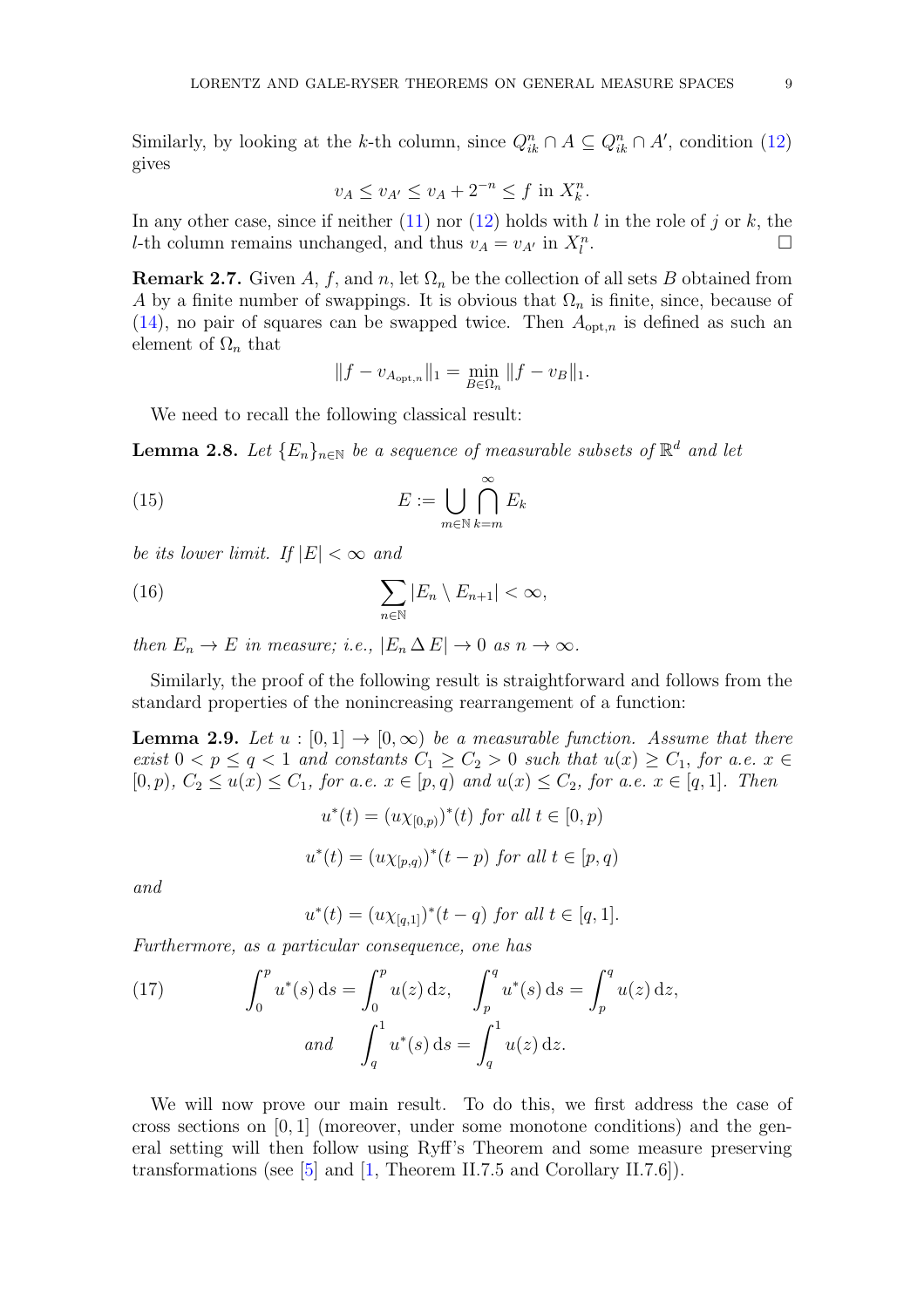<span id="page-9-0"></span>**Theorem 2.10.** Let  $(X, \mu)$  and  $(Y, \nu)$  be two finite resonant measure spaces and let  $f: X \to \mathbb{R}^+$  and  $g: Y \to \mathbb{R}^+$  be measurable functions satisfying  $||f||_{L^1(\mu)} = ||g||_{L^1(\nu)}$ and

$$
\int_0^t f^*(s) \, ds \le \int_0^t \lambda_g(s) \, ds,
$$

for all  $t > 0$ . Then, there exists a measurable set  $E \subset X \times Y$  such that  $v_E(x) = f(x)$ ,  $\mu$ -a.e.  $x \in X$  and  $h_E(y) = g(y)$ ,  $\nu$ -a.e.  $y \in Y$ .

*Proof.* We start by considering the case  $X = Y = [0, 1]$ , endowed with the Lebesgue measure, and assume also that f is a nonincreasing function. Now, define  $E_0$  by

$$
E_0 := \left\{ (x, y) \in [0, 1]^2 : x < g(y) \right\}
$$

and  $E_n = (E_{n-1})_{\text{opt.}n}$ , for each  $n \in \mathbb{N}$ , as in Remark [2.7.](#page-8-0)

Observe that since  $v_{E_0} = \lambda_g$  in [0, 1], hence  $v_{E_0}$  is nonincreasing and rightcontinuous, which in turn implies  $v_{E_0} = v_{E_0}^*$  in [0, 1]. Therefore we get

<span id="page-9-3"></span>
$$
\int_0^t f^*(s) \, ds \le \int_0^t \lambda_g(s) \, ds = \int_0^t v_{E_0}^*(s) \, ds,
$$

for all  $t \in [0, 1]$ . Let  $n \in \mathbb{N}$ . Then, by the definition of  $E_n$ ,

(18) 
$$
\int_0^t f^*(s) ds \le \int_0^t v_{E_n}^*(s) ds.
$$

Using Lemma [2.6](#page-6-4) (i), it immediately follows that

<span id="page-9-1"></span>(19) 
$$
|E_n| = |E_{n-1}|, \ h_{E_n} = g \quad \text{a.e. in} \quad [0,1],
$$

and

(20) 
$$
|E_n| = ||v_{E_n}||_1 = ||h_{E_n}||_1 = ||g||_1 = ||f||_1.
$$

Furthermore, to fix the notation, suppose now that the set  $E_n$  is constructed from  $E_{n-1}$  as follows: there exists an  $m \in \mathbb{N}$  and sets  $A_0, \ldots, A_m$  such that  $A_0 = E_{n-1}$ ,  $A_m = E_n$  and  $A_l = (A_{l-1})'$  for all  $l \in \{1, \ldots, m\}$ . Then, using Lemma [2.6](#page-6-4) (iii)

<span id="page-9-2"></span>
$$
|E_{n-1} \Delta E_n| \le \sum_{l=1}^m |A_{l-1} \Delta A_l| = \sum_{l=1}^m (\|f - v_{A_{l-1}}\|_1 - \|f - v_{A_l}\|_1)
$$
  
=  $||f - v_{E_{n-1}}||_1 - \|f - v_{E_n}||_1.$ 

Since the inequality  $||f - v_{A_{l-1}}||_1 - ||f - v_{A_l}||_1 > 0$  holds for all  $l \in \{1, ..., m\}$  (see [\(14\)](#page-6-1) and Lemma [2.6\)](#page-6-4), we have also  $||f - v_{E_{n-1}}||_1 - ||f - v_{E_n}||_1 > 0$ . Thus, we get

$$
\sum_{n \in \mathbb{N}} |E_{n-1} \Delta E_n| = \lim_{N \to \infty} \sum_{n=1}^N |E_{n-1} \Delta E_n|
$$
  
\n
$$
\leq \lim_{N \to \infty} \sum_{n=1}^N (||f - v_{E_{n-1}}||_1 - ||f - v_{E_n}||_1)
$$
  
\n
$$
= \lim_{N \to \infty} (||f - v_{E_0}||_1 - ||f - v_{E_N}||_1)
$$
  
\n
$$
\leq ||f - v_{E_0}||_1 \leq 1.
$$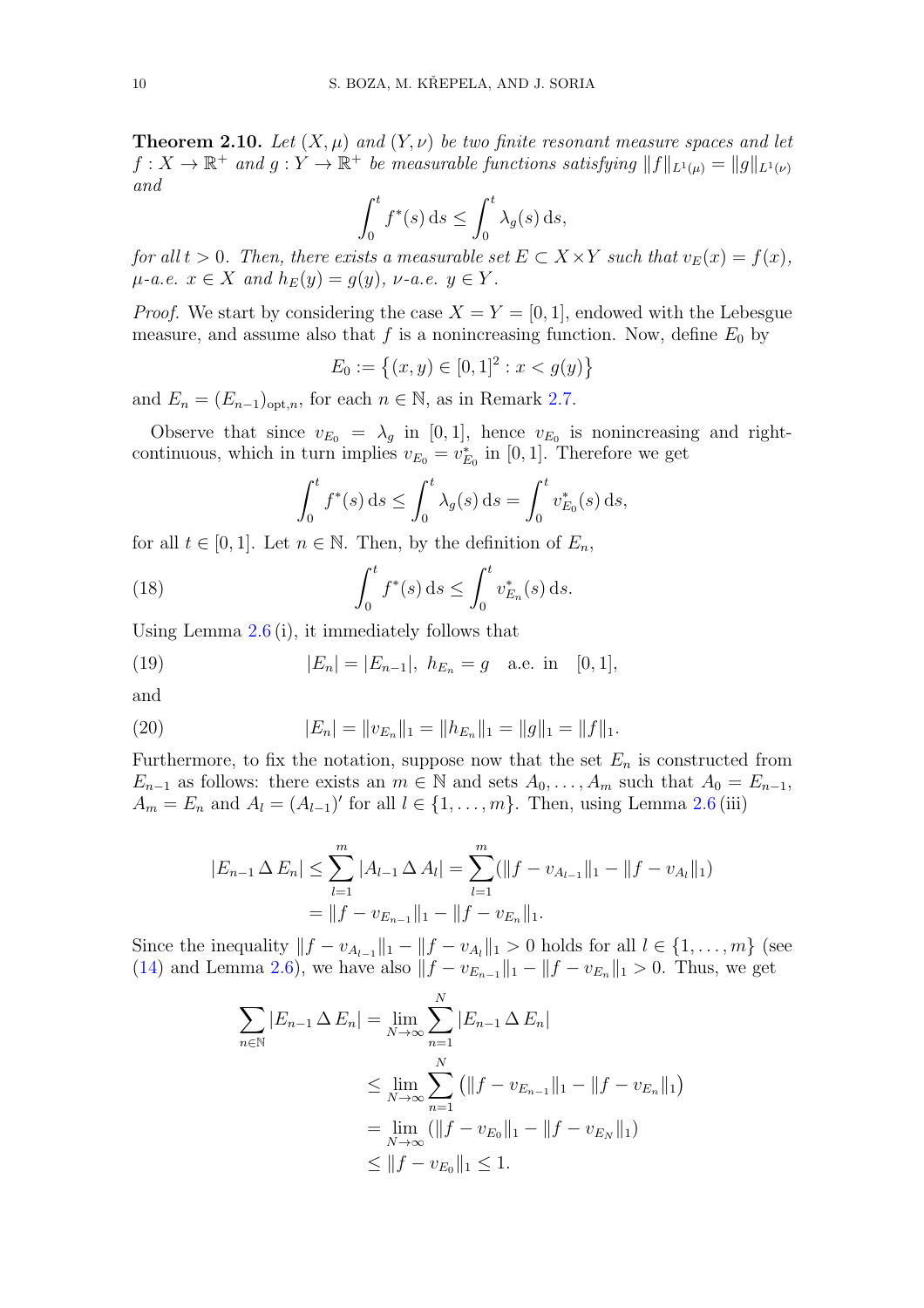We finally define E by [\(15\)](#page-8-1). Since  $E \subset [0,1]^2$  obviously holds, the assumptions of Lemma [2.8](#page-8-2) are satisfied and it follows that  $E_n$  converges to E in measure. Observe that [\(19\)](#page-9-1) and [\(20\)](#page-9-2) give us that  $h_E = g$ , a.e. and  $||v_E||_1 = ||f||_1$ .

It remains to prove  $||f - v_E||_1 = 0$ , which will be done in the rest of the proof. At first we need some auxiliary observations. We see that

<span id="page-10-0"></span>(21) 
$$
\|v_{E_n} - v_E\|_1 \le \int_0^1 \int_0^1 |\chi_{E_n}(x, y) - \chi_E(x, y)| \,dx \,dy = |E_n \Delta E| \xrightarrow{n \to \infty} 0.
$$

For every  $x \in [0,1]$  let  $\{j_n(x)\}_{n\in\mathbb{N}}$  be the unique sequence of natural numbers such that  $x \in X_{j_n}^n$  for each  $n \in \mathbb{N}$ . Now let  $n \in \mathbb{N}$  be fixed. By the construction of  $E_n$ , for every  $i \in \{1, ..., 2^n\}$  there exists a unique permutation  $\pi_{ni} : \{1, ..., 2^n\} \to$  $\{1,\ldots,2^n\}$  such that  $E_n \cap Q_{ij}^n = E_0 \cap Q_{i\pi_{ni}(j)}^n$  for all  $j \in \{1,\ldots,2^n\}$ . Hence, for  $x \in X_j^n$  we have

$$
v_{E_n}(x) = \sum_{i=1}^{2^n} v_{E_n \cap Q_{ij}^n}(x) = \sum_{i=1}^{2^n} v_{E_0 \cap Q_{i\pi_{ni}(j)}^n}(x).
$$

By the definition of  $E_0$ , one has

$$
v_{E_0 \cap Q_{i\pi_{ni}(j)}^n}(x) = v_{\{(u,z) \in Q_{i\pi_{ni}(j)}^n : u < g(z)\}}(x) = \int_{Y_i^n} \chi_{\{(u,z) \in Q_{i\pi_{ni}(j)}^n : u < g(z)\}}(x, y) \, dy,
$$

for every pair  $i, j \in \{1, ..., 2<sup>n</sup>\}$ . Since the above integrand is nonincreasing on the variable x, then  $x \mapsto v_{E_n \cap Q_{ij_n(x)}^n}(x) = v_{E_0 \cap Q_{i\pi_{ni}(j_n(x))}^n}(x)$  is a nonincreasing function on  $X_j^n$ , for every i and j, and thus  $v_{E_n}$  is also nonincreasing on every  $X_j^n$ ,  $j \in \{1, \ldots, 2^n\}$ .

It is worth mentioning that, for any  $i, j, k \in \{1, ..., 2<sup>n</sup>\}$ , the following implication is valid:

(22)

<span id="page-10-1"></span>
$$
\lim_{z \to 2^{-n}j^{-}} v_{E_n \cap Q_{ij}^n}(z) > v_{E_n \cap Q_{ik}^n}(2^{-n}(k-1)) \Longrightarrow (E_n \cap Q_{ik}^n) - (2^{-n}(k-j), 0) \subsetneq E_n \cap Q_{ij}^n.
$$

This follows from the representation  $E_n \cap Q_{ij}^n = E_0 \cap Q_{i\pi_{ni}(j)}^n$ ,  $E_n \cap Q_{ik}^n = E_0 \cap Q_{i\pi_{ni}(k)}^n$ , the definition of  $E_0$ , and Lemma [2.6](#page-6-4) (iii).

Next, we have

$$
\sum_{j=1}^{2^n} \left( v_{E_n}(2^{-n}(j-1)) - \lim_{z \to 2^{-n}j-} v_{E_n}(z) \right)
$$
\n
$$
= \sum_{j=1}^{2^n} \sum_{i=1}^{2^n} \left( v_{E_n \cap Q_{ij}^n}(2^{-n}(j-1)) - \lim_{z \to 2^{-n}j-} v_{E_n \cap Q_{ij}^n}(z) \right)
$$
\n
$$
= \sum_{j=1}^{2^n} \sum_{i=1}^{2^n} \left( v_{E_0 \cap Q_{i\pi_{ni}(j)}^n}(2^{-n}(\pi_{ni}(j)-1)) - \lim_{z \to 2^{-n}j\pi_{ni}(j)-} v_{E_0 \cap Q_{i\pi_{ni}(j)}^n}(z) \right)
$$
\n
$$
= \sum_{j=1}^{2^n} \sum_{i=1}^{2^n} \left( v_{E_0 \cap Q_{ij}^n}(2^{-n}(j-1)) - \lim_{z \to 2^{-n}j-} v_{E_0 \cap Q_{ij}^n}(z) \right),
$$

where the last equality holds by switching the order of the two sums, rearranging all indices obtained when applying the permutation  $\pi_{ni}$  to the set  $j \in \{1, \ldots, 2^n\},$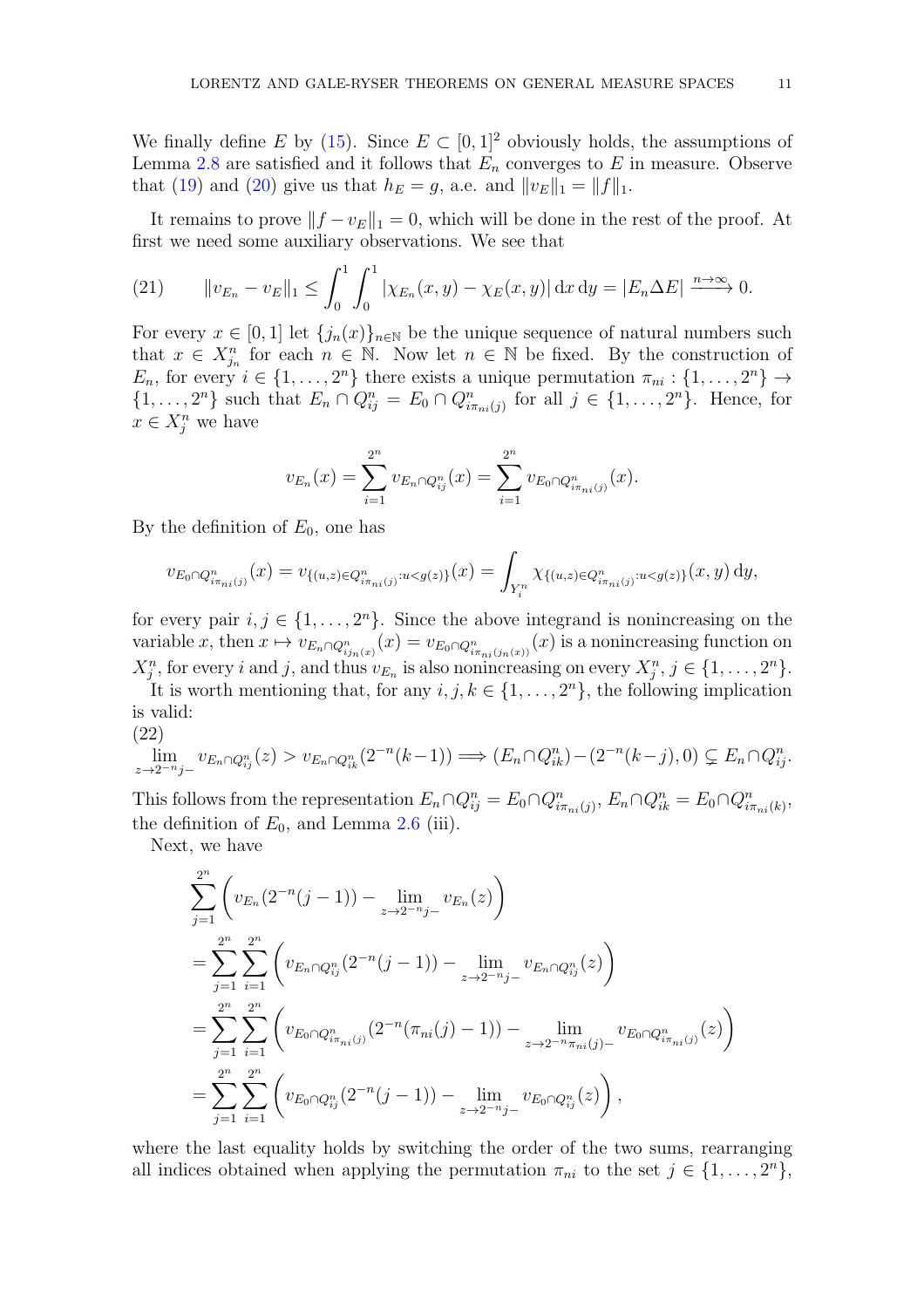and switching the indices  $i$  and  $j$  back again. Continuing from here we obtain:

$$
\sum_{j=1}^{2^n} \left( v_{E_n}(2^{-n}(j-1)) - \lim_{z \to 2^{-n}j^-} v_{E_n}(z) \right)
$$
  
\n
$$
= \sum_{j=1}^{2^n} \sum_{i=1}^{2^n} \left( v_{E_0 \cap Q_{ij}^n}(2^{-n}(j-1)) - \lim_{z \to 2^{-n}j^-} v_{E_0 \cap Q_{ij}^n}(z) \right)
$$
  
\n
$$
= \sum_{j=1}^{2^n} \left( v_{E_0}(2^{-n}(j-1)) - \lim_{z \to 2^{-n}j^-} v_{E_0}(z) \right)
$$
  
\n
$$
= \sum_{j=1}^{2^n} \left( \lambda_g(2^{-n}(j-1)) - \lim_{z \to 2^{-n}j^-} \lambda_g(z) \right)
$$
  
\n
$$
\leq \sum_{j=1}^{2^n} \left( \lambda_g(2^{-n}(j-1)) - \lambda_g(2^{-n}j) \right)
$$
  
\n
$$
\leq \lambda_g(0).
$$

For every  $n \in \mathbb{N}$  and  $x \in [0, 1]$  define

$$
\varphi_n(x) := v_{E_n}(2^{-n}(j_n(x)-1)) - \lim_{z \to 2^{-n}j_n(x)-} v_{E_n}(z).
$$

As observed above,  $v_{E_n}$  is nonincreasing on each  $X_j^n$ , therefore  $\varphi_n$  is nonnegative on  $[0, 1]$  and we have

$$
\|\varphi_n\|_1 = \sum_{j=1}^{2^n} 2^{-n} \left( v_{E_n}(2^{-n}(j-1)) - \lim_{z \to 2^{-n}j^-} v_{E_n}(z) \right) \le 2^{-n} \lambda_g(0) \xrightarrow{n \to \infty} 0.
$$

Hence, there exists a subsequence  $\{\varphi_{n_m}\}_{m\in\mathbb{N}}$  converging a.e. in [0, 1]. In particular, this implies that

<span id="page-11-1"></span>
$$
\liminf_{n \to \infty} \left( v_{E_n}(2^{-n}(j_n(x)-1)) - \lim_{z \to 2^{-n}j_n(x)-} v_{E_n}(z) \right) = 0
$$

for a.e.  $x \in [0,1]$ . By the monotonicity of  $v_{E_n}$  on each  $X_j^n$ , we therefore get

(23) 
$$
\liminf_{n \to \infty} \sup_{z \in X_{j(x)}^n} |v_{E_n}(x) - v_{E_n}(z)| = 0
$$

for a.e.  $x \in [0, 1]$ .

Consequently, using Lemma [2.6](#page-6-4) (iv), for every  $x \in [0,1]$  the sequence  $\{v_{E_n}(x)\}_{n \in \mathbb{N}}$ is monotone.

Next, for any  $n \in \mathbb{N}$  and  $t \in [0, 1]$  we have

<span id="page-11-0"></span>(24) 
$$
\int_0^t |v_{E_n}^*(s) - v_E^*(s)| ds \le ||v_{E_n}^* - v_E^*||_1 = ||(v_{E_n}^* - v_E^*)^*||_1
$$

$$
\le ||(v_{E_n} - v_E)^*||_1 = ||v_{E_n} - v_E||_1,
$$

where the second inequality follows from the Lorentz-Shimogaki theorem [\[1,](#page-18-3) Theorem III.7.4, p. 169]. Hence, taking the limit as  $n \to \infty$  in [\(18\)](#page-9-3), using [\(21\)](#page-10-0) and [\(24\)](#page-11-0) give

<span id="page-11-2"></span>(25) 
$$
\int_0^t f^*(s) \, ds \le \int_0^t v_E^*(s) \, ds,
$$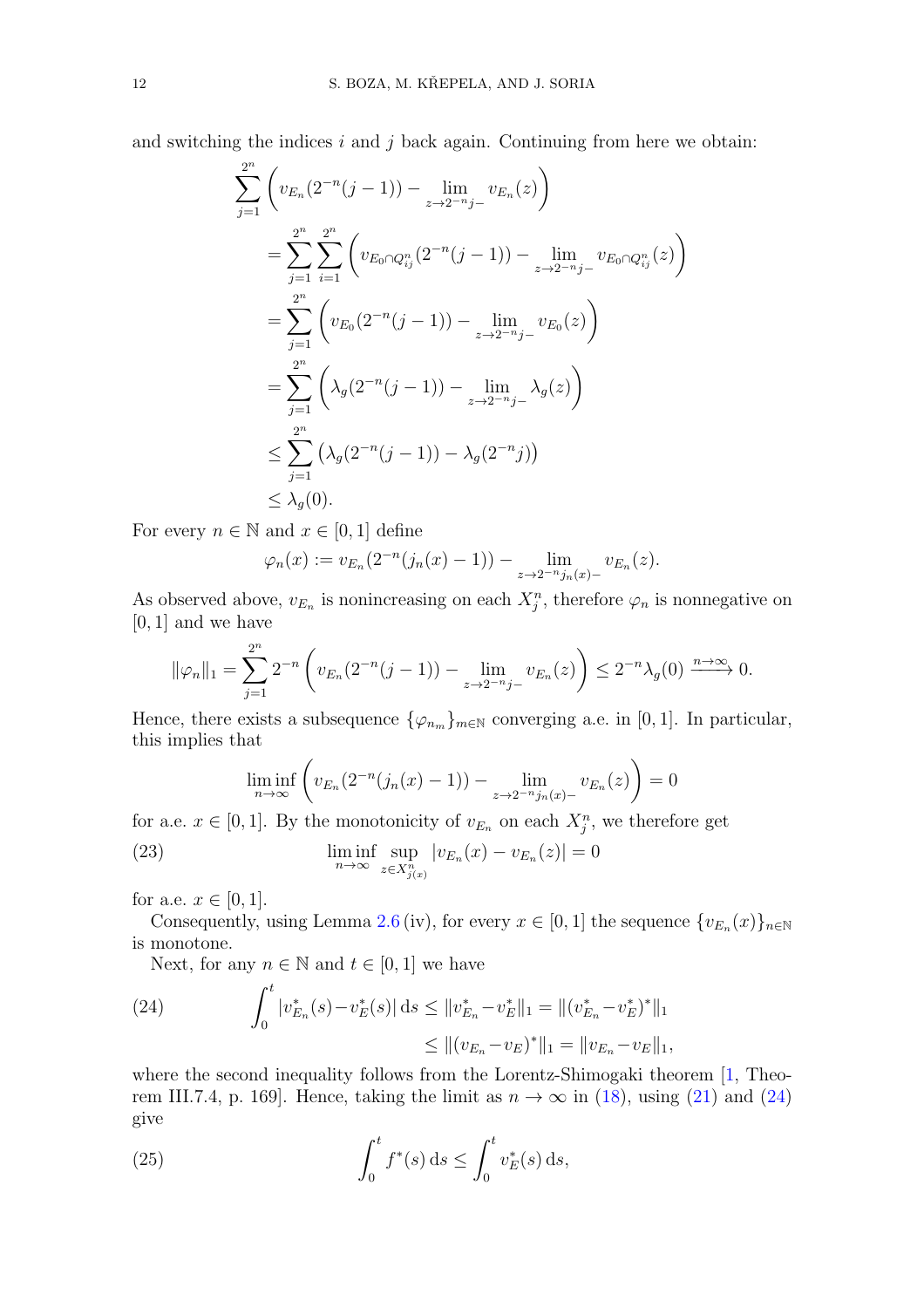for any fixed  $t \in [0, 1]$ .

Again, using [\(21\)](#page-10-0) and the monotonicity of the sequence  ${v_{E_n}(x)}_{n \in \mathbb{N}}$ , then, then sequence of functions  $v_{E_n}$  converges to  $v_E$  a.e. in [0, 1]. Moreover, the pointwise limit in fact exists for every  $x \in [0,1]$ , and hence we may thus assume without loss of generality (modifying E on a subset of measure zero, if necessary) that  $v_{E_n}$ converges to  $v<sub>E</sub>$  everywhere in [0, 1]. Thus, as a consequence of Lemma [2.6](#page-6-4) (iv), we obtain

<span id="page-12-0"></span>(26) 
$$
f(z) \le v_E(z) \le v_{E_n}(z) \le v_{E_0}(z)
$$
 or  $f(z) \ge v_E(z) \ge v_{E_n}(z) \ge v_{E_0}(z)$ 

for all  $z \in [0, 1]$  and  $n \in \mathbb{N}$ . In particular, this yields

<span id="page-12-1"></span>(27) 
$$
\min\{f(x), v_{E_0}(x)\} \le v_E(x) \le \max\{f(x), v_{E_0}(x)\}, \text{ for all } x \in [0, 1].
$$

Define by S the set of all  $x \in (0,1)$  such that both f and  $v_{E_0}$  are continuous in x and [\(23\)](#page-11-1) holds. Since f and  $v_{E_0}$  are nonincreasing, and, as shown before, (23) holds for a.e.  $x \in [0, 1]$ , it follows that  $|[0, 1] \setminus S] = 0$ .

Now we can return to the main point. We are going to show that  $f(x) = v<sub>E</sub>(x)$ for almost all  $x \in S$ , by contradiction. To do so, assume that the set

$$
S_0 := \{ x \in S : v_E(x) > f(x) \}
$$

has positive measure.

The function  $v_{E_0}$  is right-continuous. We may assume that f is right-continuous, otherwise its values may be changed on a null set. Hence, the level set  $V_+ := \{x \in$  $[0,1]: v_{E_0}(x) - f(x) > 0$  is right-open in the sense that for every  $x \in V_+$  we have  $(x, x + \delta) \subset V_+$ , for some  $\delta > 0$ . By [\(26\)](#page-12-0), inequality  $v_{E_0}(x) > f(x)$  holds whenever  $v_E(x) > f(x)$ . Hence  $S_0 \subset V_+$ . Thus, there exists an interval  $(a, b) \subset V_+ \subset [0, 1]$ such that

<span id="page-12-3"></span>
$$
(28) \t\t\t v_{E_0} \ge v_E \ge f \t\t\t in [a, b),
$$

<span id="page-12-2"></span>(29) 
$$
\lim_{x \to a^{-}} v_{E_0}(x) \le \lim_{x \to a^{-}} f(x),
$$

<span id="page-12-4"></span>
$$
(30) \t\t\t v_{E_0}(b) \le f(b),
$$

<span id="page-12-5"></span>(31) 
$$
|S_0 \cap (a, b)| > 0.
$$

Notice that  $(a, b) \subset [0, 1]$  and hence  $b < 1$ . If  $a > 0$ , let  $x \in [0, a)$  be arbitrary. Using  $(27)$ ,  $(29)$  and monotonicity of  $v_{E_0}$ , we have

$$
v_E(x) \ge \min\{f(x), v_{E_0}(x)\} \ge \lim_{y \to a^-} \min\{f(y), v_{E_0}(y)\} = \lim_{y \to a^-} v_{E_0}(y) \ge v_{E_0}(a).
$$

Similarly, for any  $y \in [a, 1]$  we have

$$
v_E(y) \le \max\{f(y), v_{E_0}(y)\} \le \max\{f(a), v_{E_0}(a)\} = v_{E_0}(a).
$$

Analogously, by  $(27)$ ,  $(28)$  and  $(30)$  we get, for any  $y \in [0, b)$ ,

$$
v_E(y) \ge \min\{f(y), v_{E_0}(y)\} \ge \lim_{z \to b-} \min\{f(z), v_{E_0}(z)\} = \lim_{z \to b-} f(z) \ge f(b) \ge v_{E_0}(b).
$$

For every  $z \in [b, 1]$  one has

$$
v_E(z) \le \max\{f(z), v_{E_0}(z)\} \le \max\{f(b), v_{E_0}(b)\} = f(b).
$$

Hence, we have

$$
v_E(x) \ge v_{E_0}(a) \ge v_E(y) \ge f(b) \ge v_E(z)
$$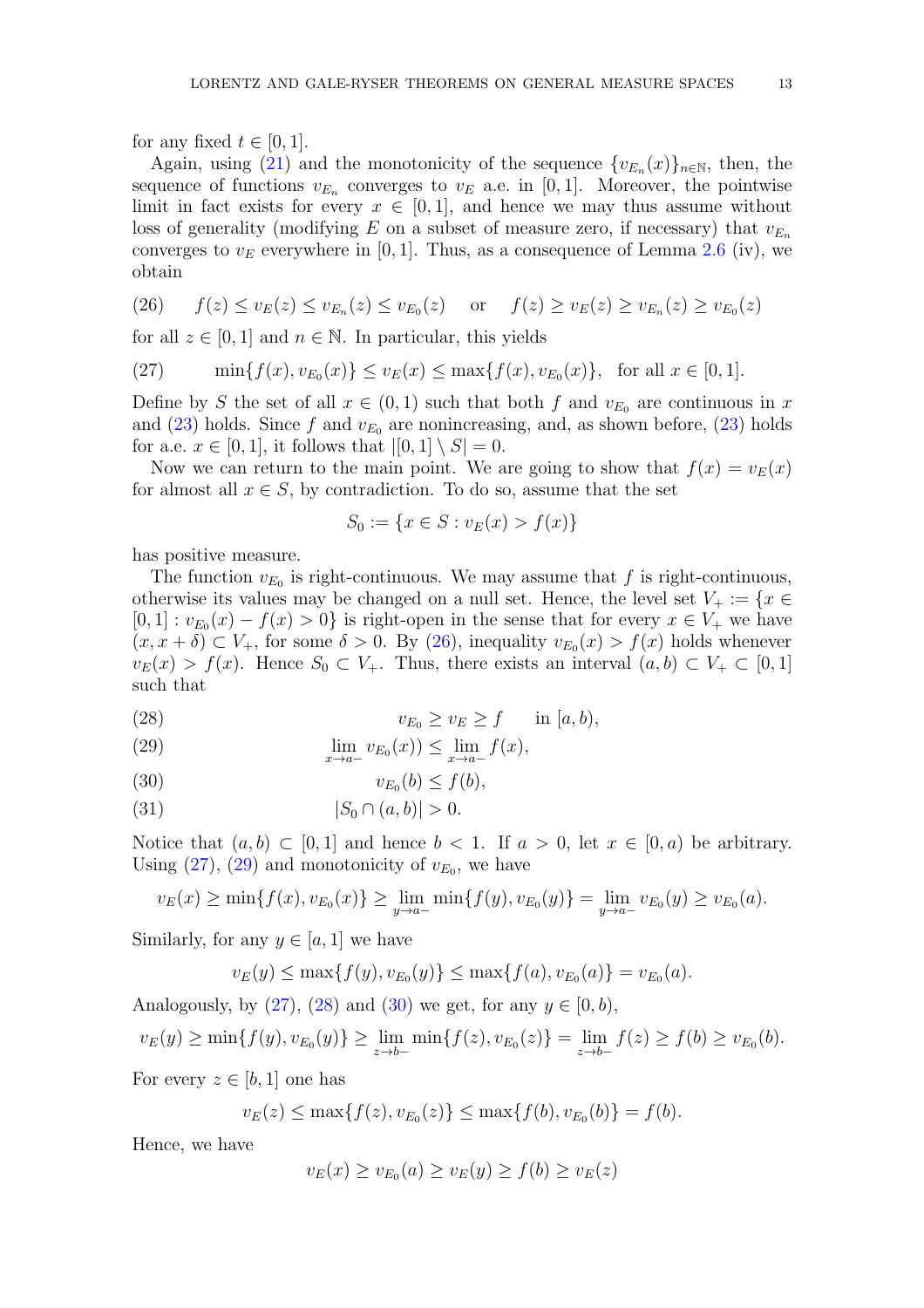for all  $x \in [0, a), y \in [a, b)$  and  $z \in [b, 1]$ . For the sake of correctness, we note that if  $a = 0$ , the first term and inequality is simply omitted. Lemma [2.9](#page-8-3) now gives

$$
v_E^*(t) = (v_E \chi_{[b,1]})^*(t - b) \text{ for all } t \in [b,1],
$$

and

$$
\int_a^b v_E^*(s) \, \mathrm{d} s = \int_a^b v_E(y) \, \mathrm{d} y.
$$

By [\(31\)](#page-12-5), one has  $v_E > f$  on a subset of  $(a, b)$  with positive measure. Thus, there exists a  $\rho > 0$  such that

$$
\int_a^b v_E(y) dy > \int_a^b f(y) dy + 4\varrho = \int_a^b f^*(s) ds + 4\varrho.
$$

From this and  $(25)$  used with  $t = a$ , we obtain

<span id="page-13-0"></span>(32) 
$$
\int_0^b f^*(s) ds + 4\varrho = \int_0^a f^*(s) ds + \int_a^b f^*(s) ds + 4\varrho
$$

$$
< \int_0^a v_E^*(s) ds + \int_a^b v_E^*(s) ds = \int_0^b v_E^*(s) ds.
$$

Define

$$
h := \min \left\{ t \in (b, 1) : \int_0^t v_E^*(s) \, ds \le \int_0^t f^*(s) \, ds + 3\varrho \right\}.
$$

The minimum is indeed attained since the function  $t \mapsto \int_0^t v_E^*(s) ds - \int_0^t f^*(s) ds$  is continuous and  $\int_0^1 v_E^*(s) ds = \int_0^1 f^*(s) ds$ , which is [\(20\)](#page-9-2). Let us show that  $f > v_E$ holds on a subset of  $(b, h)$  with positive measure. To do so, assume, for contradiction, that  $f \le v_E$  a.e. in  $[b, h)$ . Let  $t \in [b, h)$ . The assumption implies  $(f \chi_{[b,h)})^*(t - b) \le$  $(v_{E}\chi_{[b,h)})^*(t-b)$ . Since f is nonincreasing, by Lemma [2.9](#page-8-3) we have

$$
(f\chi_{[b,h)})^*(t-b) = (f\chi_{[b,1]})^*(t-b) = f^*(t).
$$

Consequently,

$$
v_E^*(t) = (v_E \chi_{[b,1]})^*(t-b) \ge (v_E \chi_{[b,h]})^*(t-b) \ge (f \chi_{[b,h]})^*(t-b) = f^*(t).
$$

Therefore we have  $v_E^*(t) \geq f^*(t)$  for all  $t \in (b, h)$ . However, this inequality together with  $(32)$  implies

$$
\int_0^h v_E^*(s) ds = \int_0^b v_E^*(s) ds + \int_b^h v_E^*(s) ds
$$
  
> 
$$
\int_0^b f^*(s) ds + \int_b^h f^*(s) ds + 4\varrho = \int_0^h f^*(s) ds + 4\varrho.
$$

This contradicts the definition of h.

We have shown that  $|\{y \in (b, h) : f(y) > v_E(y)\}| > 0$ . Since  $|[0, 1] \setminus S| = 0$ , we have also  $|\{y \in (b, h) \cap S : f(y) > v_E(y)\}| > 0$ . Thanks to this and [\(31\)](#page-12-5), there exist points  $x \in (a, b) \cap S_0$  and  $y \in (b, h) \cap S$  such that

(33) 
$$
v_E(x) > f(x) \ge f(y) > v_E(y) \ge v_{E_0}(y).
$$

Define

<span id="page-13-1"></span>
$$
\varepsilon := \frac{1}{4} \min \{ v_E(x) - f(x), \, f(y) - v_E(y) \}.
$$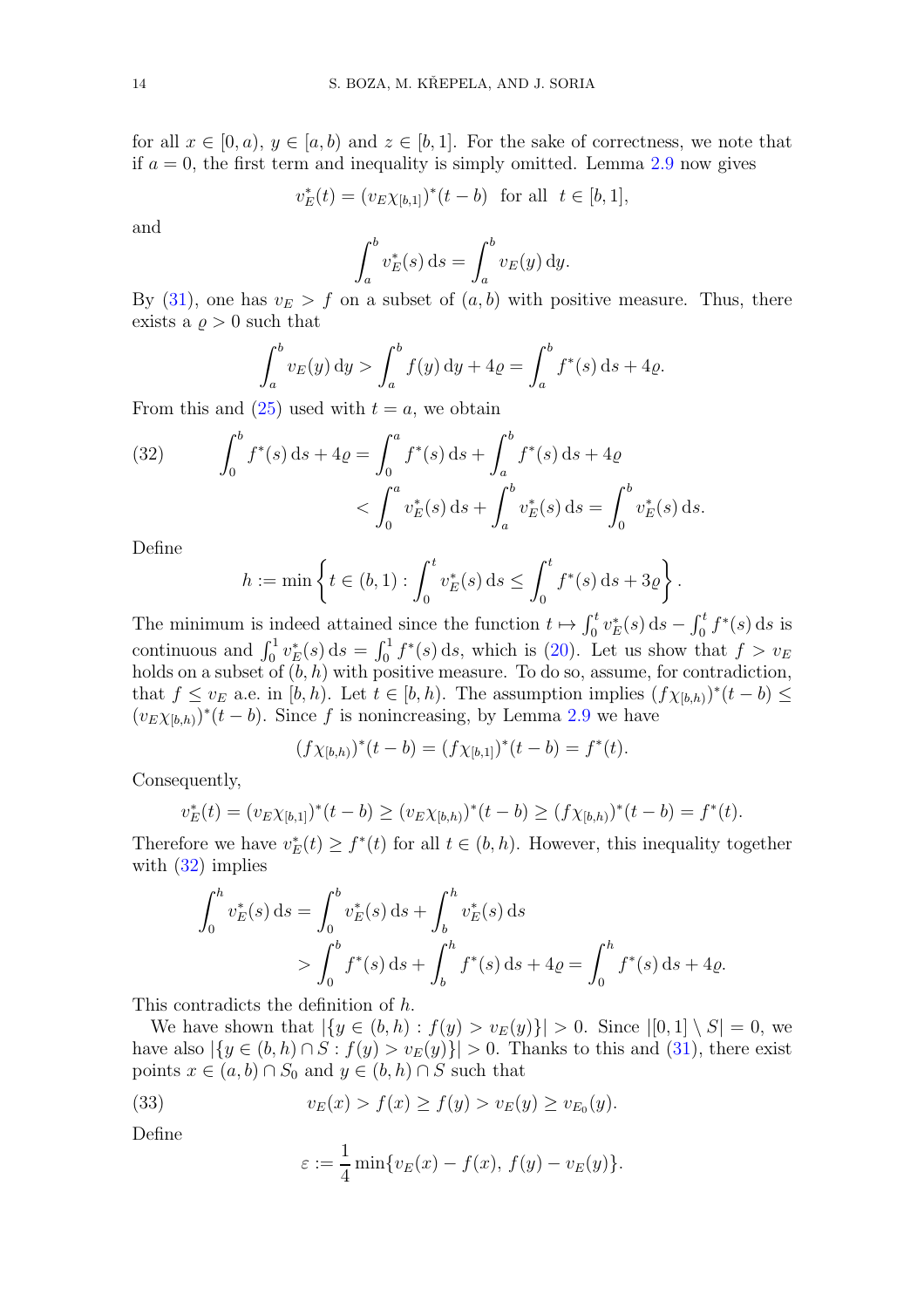Since f and  $v_{E_0}$  are both continuous in x as well as in y (recall the definition of S), there exists a  $\delta > 0$  satisfying

(34) 
$$
\min\{x-a, 2(b-x), y-b, 1-y\} > \delta > 0
$$

such that

<span id="page-14-3"></span>(35) 
$$
\begin{aligned} |v_{E_0}(z) - v_{E_0}(x)| &< \varepsilon \text{ and } |f(z) - f(x)| < \varepsilon \text{ for all } z \in (x - \delta, x + \delta), \\ |v_{E_0}(z) - v_{E_0}(y)| &< \varepsilon \text{ and } |f(z) - f(y)| < \varepsilon \text{ for all } z \in (y - \delta, y + \delta). \end{aligned}
$$

In particular, we get  $v_{E_0} > f$  and  $f > v_{E_0}$  on  $(x - \delta, x + \delta)$  and  $(y - \delta, y + \delta)$ , respectively.

By  $(24)$  we have, for  $t \in [0, 1]$ ,

$$
\int_0^t |v_{E_n}^*(s) - v_E^*(s)| \, ds \xrightarrow{n \to \infty} 0
$$

and this convergence is uniform in t. Moreover, since  $x, y \in S$ , both x and y satisfy [\(23\)](#page-11-1) (in the latter case with y instead of x) and f as well as  $v_{E_0}$  are continuous in x and y. Based on these properties, there exists a sufficiently large  $n \in \mathbb{N}$  such that all the following conditions are satisfied:

<span id="page-14-4"></span>(36) 
$$
\sup_{z \in X_{j_n(x)}^n} |v_{E_n}(x) - v_{E_n}(z)| < \varepsilon, \quad \sup_{z \in X_{j_n(y)}^n} |v_{E_n}(y) - v_{E_n}(z)| < \varepsilon,
$$
  

$$
2^{-n-1} < \varepsilon, \quad 2^{1-n} < \delta, \quad 2^{1-2n} < \varrho,
$$

and

(37) 
$$
\int_0^t |v_{E_n}^*(s) - v_E^*(s)| ds < \varrho \quad \text{for all } t \in [0, 1].
$$

In the following, we will write  $j := j_n(x)$  and  $k := j_n(y)$  since n, x and y remain fixed. By  $(26)$ , we have

<span id="page-14-5"></span>
$$
v_{E_0}(x) \ge v_{E_n}(x) \ge v_E(x) \ge f(x) + 4\varepsilon.
$$

Let  $z \in X_j^n$  be arbitrary. We have

$$
v_{E_n}(z) \ge v_{E_n}(x) - |v_{E_n}(x) - v_{E_n}(z)| > v_{E_n}(x) - \varepsilon = f(x) + v_{E_n}(x) - f(x) - \varepsilon
$$
  
\n
$$
\ge f(x) + 3\varepsilon \ge f(2^{-n}(j-1)) - |f(2^{-n}(j-1)) - f(x)| + 3\varepsilon
$$
  
\n
$$
\ge f(2^{-n}(j-1)) + 2\varepsilon.
$$

Taking the limit (or infimum), we get

<span id="page-14-1"></span>(38) 
$$
\inf_{z \in X_j^n} v_{E_n}(z) = \lim_{z \to 2^{-n}j^-} v_{E_n}(z) \ge f(2^{-n}(j-1)) + 2\varepsilon.
$$

Proceeding analogously regarding the point  $y$ , we obtain

(39) 
$$
\inf_{z \in X_k^n} f(z) = \lim_{z \to 2^{-n}k^-} f(z) \ge v_{E_n}(2^{-n}(k-1)) + 2\varepsilon.
$$

Taking into account the inequalities

<span id="page-14-2"></span><span id="page-14-0"></span>
$$
f(2^{-n}(j-1)) \ge f(b) \ge f(y) \ge \lim_{z \to 2^{-n}k^-} f(z),
$$

we have

(40) 
$$
\lim_{z \to 2^{-n}j-} v_{E_n}(z) \ge v_{E_n}(2^{-n}(k-1)) + 4\varepsilon.
$$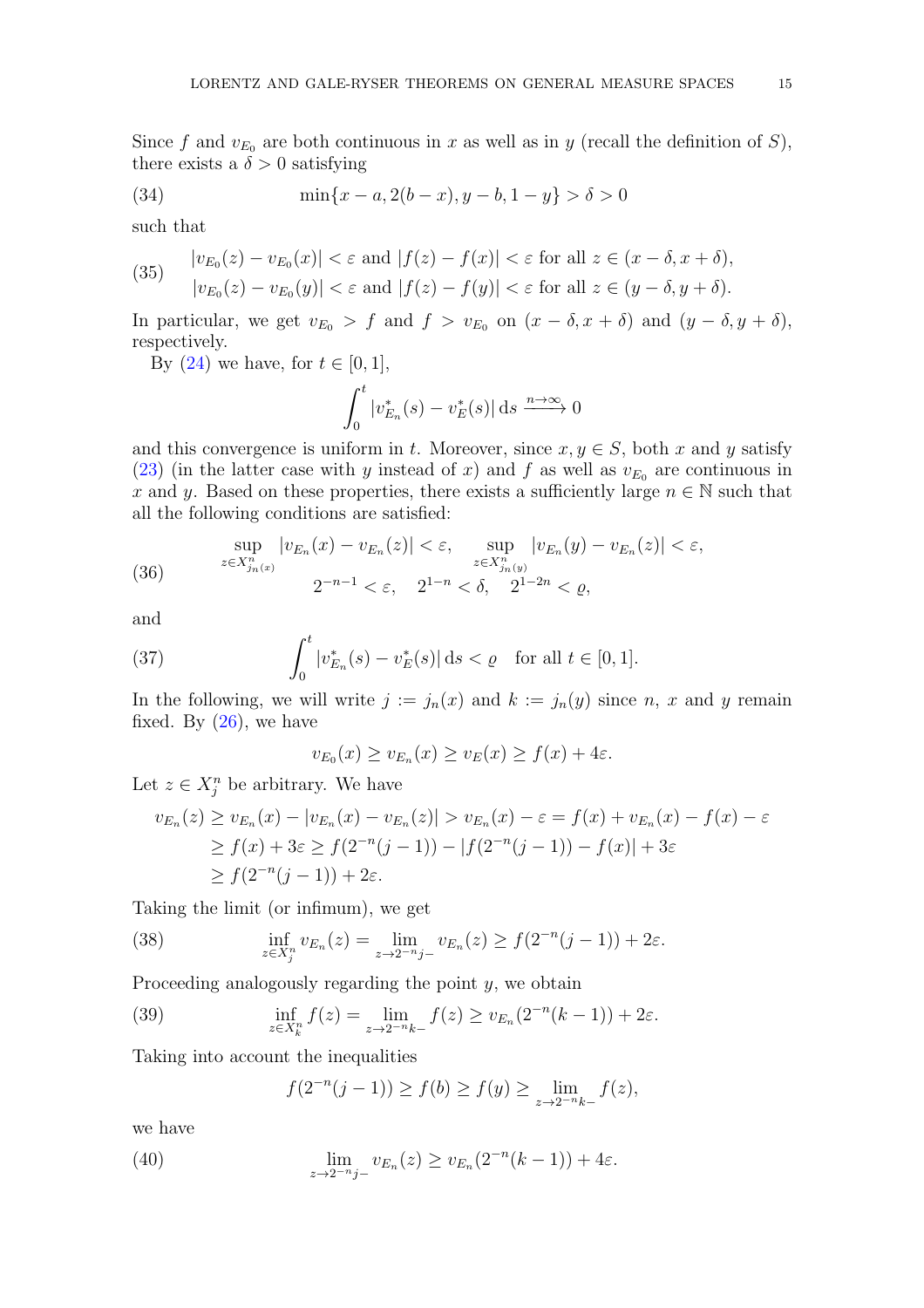Recall that, for any  $i \in \{1, \ldots, 2^n\}$ , the functions  $v_{E_n \cap Q_{ij}^n}$  and  $v_{E_n \cap Q_{ik}^n}$  are nonincreasing on  $X_j^n$  and  $X_k^n$ , respectively. Inequality [\(40\)](#page-14-0) thus yields

<span id="page-15-0"></span>
$$
\sum_{i=1}^{2^n} \lim_{z \to 2^{-n}j-} v_{E_n \cap Q_{ij}^n}(z) > \sum_{i=1}^{2^n} v_{E_n \cap Q_{ik}^n}(2^{-n}(k-1)).
$$

Hence, there exists an  $i \in \{1, \ldots, 2^n\}$  such that

(41) 
$$
\lim_{z \to 2^{-n}j^{-}} v_{E_n \cap Q_{ij}^n}(z) > v_{E_n \cap Q_{ik}^n}(2^{-n}(k-1)).
$$

If we are able to show that the squares  $Q_{ij}^n$  and  $Q_{ik}^n$  are swappable with respect to  $E_n$  and n, we will obtain the ultimate contradiction with the construction of  $E_n$ .

Thus, we set  $A := E_n$  and  $A' := \sigma_{ijk}^n(A)$  and want to show that  $(11)$ – $(14)$  holds. By [\(41\)](#page-15-0) and [\(22\)](#page-10-1) we immediately obtain condition [\(14\)](#page-6-1). Since  $2^{-n-1} < \varepsilon$  was assumed and  $f$  is nonincreasing, estimate  $(38)$  implies

<span id="page-15-5"></span>
$$
\inf_{z \in X_j^n} v_{E_n}(z) > \max_{z \in X_j^n} f(z) + 2^{-n},
$$

Therefore  $(11)$  is satisfied. Analogously,  $(39)$  yields  $(12)$ .

It remains to prove [\(13\)](#page-6-5). In this part, we will frequently use the inequality

(42) 
$$
\int_0^t v_A^*(s) ds \ge \int_0^t f^*(s) ds \text{ for all } t \in [0,1],
$$

which obviously holds since  $A = E_n$ .

Since, by [\(33\)](#page-13-1),  $v_{E_0}(y) < f(y)$ , we can define  $(c, d)$  as the maximal open subinterval of  $(b, 1)$  such that  $y \in (c, d)$  and  $v_{E_0} < f$  in  $(c, d)$ . Moreover, using [\(35\)](#page-14-3) and [\(36\)](#page-14-4), we have that

<span id="page-15-3"></span>(43) 
$$
X_j^n \subset (a, b) \quad \text{and} \quad X_k^n \subset (c, d).
$$

Keeping in mind that  $A = E_n$ , by applying [\(26\)](#page-12-0) and [\(27\)](#page-12-1) to [\(28\)](#page-12-3)–[\(30\)](#page-12-4) we get the estimates

<span id="page-15-1"></span>(44) 
$$
v_A \ge v_{E_0}(a)
$$
 in  $[0, a)$ ,  $v_{E_0}(a) \ge v_A \ge f \ge f(b)$  in  $[a, b)$ ,  $f(b) \ge v_A$  in  $[b, 1]$ .

Now we may proceed analogously with the interval  $(c, d)$ . Its maximality and  $(26)$ guarantee that

<span id="page-15-2"></span>(45) 
$$
v_A \ge f(c)
$$
 in  $[0, c)$ ,  $f(c) \ge f \ge v_A \ge v_{E_0}(d)$  in  $[c, d)$ ,  $v_{E_0}(d) \ge v_A$  in  $[d, 1]$ .

Notice that  $(44)$  and  $(45)$  hold also with A' in place of A. To see this, recall that  $A' = \sigma_{ijk}^n(A)$  and then use Lemma [2.6](#page-6-4) (iv) and [\(43\)](#page-15-3) which implies

<span id="page-15-6"></span>(46) 
$$
|v_A - v_{A'}| \le 2^{-n}(\chi_{X_j^n} + \chi_{X_k^n}).
$$

Based on  $(44)$ ,  $(45)$  and their analogues with  $A'$ , by Lemma [2.9](#page-8-3) we obtain:

<span id="page-15-4"></span>(47) 
$$
v_A^*(t) = (v_A \chi_{[p,q)})^*(t-p)
$$
 and  $v_{A'}^*(t) = (v_{A'} \chi_{[p,q)})^*(t-p)$  for  $t \in [p,q)$ ,

whenever  $[p, q)$  is one of the intervals  $[0, a), [a, b), [b, c), [c, d), [d, 1]$ . If  $a = 0$  or  $b = c$ , the intervals  $[0, a)$  or  $[b, c)$  are, of course, not considered.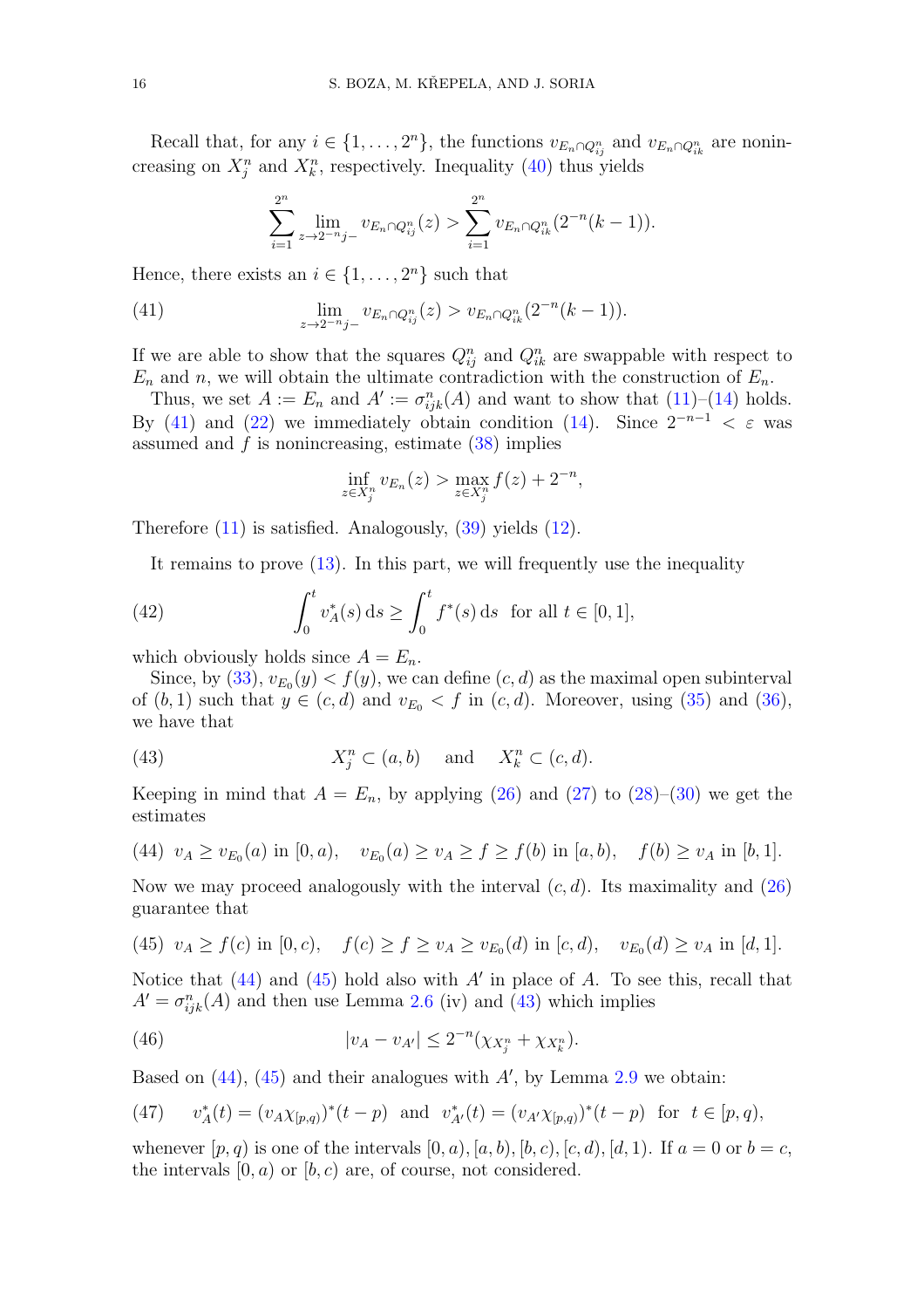In particular, using [\(47\)](#page-15-4) with  $[p, q) = [a, b), A' = \sigma_{ijk}^n(A)$  and  $X_j^n \subset (a, b)$ , which is  $(43)$ , we have

<span id="page-16-2"></span>(48) 
$$
\int_0^b v_{A'}^*(s) ds = \int_0^b v_{A'}(z) dz = \int_0^b v_A(z) dz - |A \setminus A'|
$$

$$
= \int_0^b v_A^*(s) ds - |A \setminus A'|.
$$

Again, using [\(43\)](#page-15-3) we have that  $X_j^n \subset (a, b)$  and  $X_k^n \subset (c, d)$ , and obtain

<span id="page-16-0"></span>(49) 
$$
v_A = v_{A'} \text{ in } [0, a) \cup [b, c) \cup [d, 1].
$$

If  $a > 0$ , let  $t \in [0, a]$ . By [\(49\)](#page-16-0), [\(47\)](#page-15-4) with  $[p, q) = [0, a)$ , and [\(42\)](#page-15-5), we get

<span id="page-16-1"></span>(50) 
$$
\int_0^t v_{A'}^*(s) ds = \int_0^t v_A^*(s) ds \ge \int_0^t f^*(s) ds.
$$

Let  $t \in [a, b]$ . Since  $v_{A'} \ge f$  in  $[a, b)$  (recall that this is [\(44\)](#page-15-1) with A replaced by A'), [\(47\)](#page-15-4) with  $[p, q) = [a, b)$ , and [\(42\)](#page-15-5) provide

$$
\int_0^t (v_{A'}^*(s) - f^*(s)) ds = \int_0^a (v_{A'}^*(s) - f^*(s)) ds
$$
  
+ 
$$
\int_a^t ((v_{A'}\chi_{(a,b)})^*(s-a) - (f\chi_{(a,b)})^*(s-a)) ds \ge 0,
$$

thus [\(50\)](#page-16-1) holds for  $t \in [a, b]$ .

If  $b < c$ , let  $t \in [b, c]$ . Since  $c < h$ , the definition of h and [\(37\)](#page-14-5) yield

$$
\int_0^t v_A^*(s) \, ds > \int_0^t f^*(s) \, ds + 2\varrho.
$$

Property [\(49\)](#page-16-0) yields  $(v_{A'}\chi_{[b,c)})^* = (v_{A}\chi_{[b,c)})^*$ . Considering [\(47\)](#page-15-4) with  $[p,q) = [b,c)$ , [\(48\)](#page-16-2), the assumption  $\rho > 2^{-2n}$ , and [\(42\)](#page-15-5), one has

$$
\int_0^t v_{A'}^*(s) ds = \int_0^b v_{A'}^*(s) ds + \int_b^t v_{A'}^*(s) ds = \int_0^b v_{A'}(z) dz + \int_b^t (v_{A'}\chi_{[b,c)})^*(s - b) ds
$$
  
\n
$$
= \int_0^b v_A(z) dz - |A \setminus A'| + \int_b^t (v_{A}\chi_{[b,c)})^*(s - b) ds
$$
  
\n
$$
= \int_0^t v_A^*(s) ds - |A \setminus A'| > \int_0^t f^*(s) ds + 2\varrho - |A \setminus A'|
$$
  
\n
$$
\ge \int_0^t f^*(s) ds + 2\varrho - 2^{-2n} > \int_0^t f^*(s) ds + \varrho.
$$

Hence, [\(50\)](#page-16-1) is satisfied for  $t \in [b, c]$ . In particular, the previous calculation gives

$$
\int_0^c v_{A'}^*(s) ds = \int_0^c v_A^*(s) ds - |A \setminus A'|.
$$

Moreover, since  $A' = \sigma_{ijk}^n(A)$  and  $X_k^n \subset (c, d)$ , by  $(47)$  with  $[p, q) = [c, d)$  we have

$$
\int_{c}^{d} v_{A'}^{*}(s) ds = \int_{c}^{d} v_{A'}(z) dz = \int_{c}^{d} v_{A}(z) dz + |A' \setminus A| = \int_{c}^{d} v_{A}^{*}(s) ds + |A' \setminus A|.
$$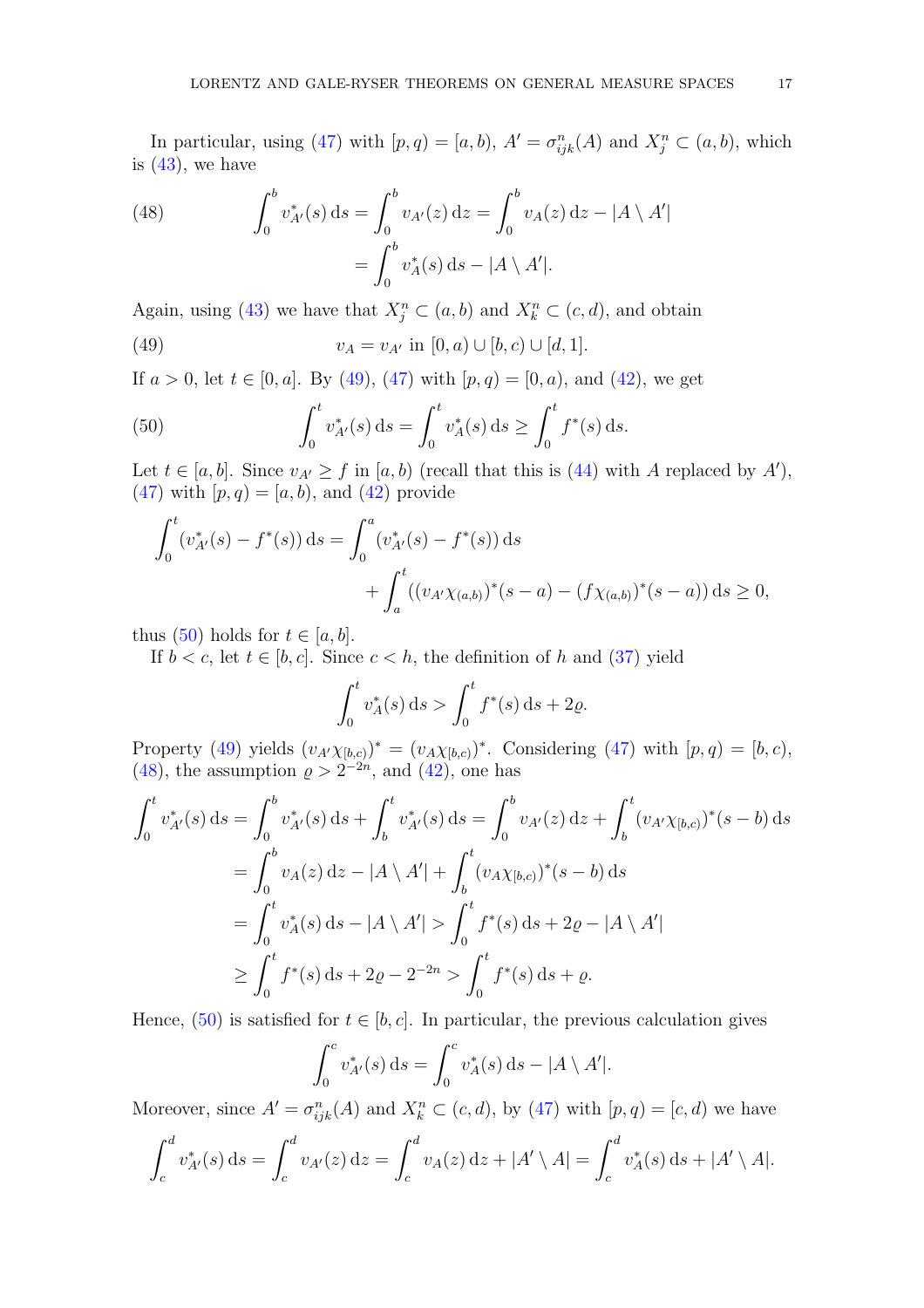Thanks to these two relations, we have

<span id="page-17-0"></span>(51) 
$$
\int_0^d v_{A'}^*(s) ds = \int_0^c v_{A'}^*(s) ds + \int_c^d v_{A'}^*(s) ds = \int_0^d v_A^*(s) ds.
$$

Let  $t \in [c, d]$ . By [\(46\)](#page-15-6) it follows that  $f \ge v_{A'}$  holds in  $[c, d)$ , and therefore  $(f \chi_{[c,d)})^* \ge$  $(v_{A'}\chi_{[c,d)})^*$ . Applying this to [\(47\)](#page-15-4) with  $[p,q) = [c,d)$ , one has  $f^* \geq v^*_{A'}$  in  $[c,d)$ . Using this fact,  $(51)$  and  $(42)$ , we get

$$
\int_0^t v_{A'}^*(s) ds = \int_0^d v_{A'}^*(s) ds + \int_t^d (f^*(s) - v_{A'}^*(s)) ds - \int_t^d f^*(s) ds
$$
  
\n
$$
\geq \int_0^d v_A^*(s) ds - \int_t^d f^*(s) ds \geq \int_0^d f^*(s) ds - \int_t^d f^*(s) ds
$$
  
\n
$$
= \int_0^t f^*(s) ds.
$$

In other words,  $(50)$  holds for  $t \in [c, d]$ .

If  $d < 1$ , let  $t \in [d, 1]$ . By [\(49\)](#page-16-0) we have  $(v_{A'}\chi_{(d,1)})^* = (v_A\chi_{(d,1)})^*$  which together with  $(47)$  for  $[p, q) = [d, 1), (51)$  $[p, q) = [d, 1), (51)$  and  $(42)$  provides

$$
\int_0^t v_{A'}^*(s) ds = \int_0^d v_{A'}^*(s) ds + \int_d^t v_{A'}^*(s) ds = \int_0^d v_A^*(s) ds + \int_d^t (v_{A'} \chi_{(d,1)})^*(s) ds
$$
  
= 
$$
\int_0^d v_A^*(s) ds + \int_d^t (v_A \chi_{(d,1)})^*(s) ds = \int_0^t v_A^*(s) ds \ge \int_0^t f^*(s) ds.
$$

This shows that [\(50\)](#page-16-1) is satisfied for  $t \in [d, 1]$ . If  $d = 1$ , this step is omitted.

Altogether we have shown that [\(50\)](#page-16-1) is valid for all  $t \in [0, 1]$ , hence condition [\(13\)](#page-6-5) is satisfied. Thus, all conditions  $(11)$ – $(14)$  are met, which means that  $Q_{ij}^n$  and  $Q_{ik}^n$ are swappable with respect to A and  $n$ .

Let us summarize what we have proven at this point. Having started with the assumption  $|\{x \in S : v_E(x) > f(x)\}| > 0$ , we have found a set  $E_n$  such that there exist swappable squares  $Q_{ij}^n$ ,  $Q_{ik}^n$  with respect to  $E_n$  and n. This contradicts the construction of  $E_n$ , as explained in Remark [2.7.](#page-8-0)

Recalling that  $|[0,1] \setminus S| = 0$ , we have therefore  $v_E \leq f$  a.e. in [0,1]. Since  $||v_E||_1 = ||f||_1$  and both functions are nonnegative, it follows that  $v_E = f$  a.e. in  $[0, 1]$ .

The proof is now complete, under the conditions  $X = Y = [0, 1]$  and f nonincreasing. If X and Y are general finite resonant measure spaces (we can assume, without loss of generality, that they are probability spaces), we use Ryff's Theorem [\[1,](#page-18-3) Theorem II.7.5 and Corollary II.7.6] to find a couple of measure preserving transformations

$$
\sigma_{\mu}: X \to [0,1]
$$
 and  $\sigma_{\nu}: Y \to [0,1],$ 

such that  $f = f^* \circ \sigma_\mu$ ,  $\mu$ -a.e. and  $g = g^* \circ \sigma_\nu$ ,  $\nu$ -a.e. We now apply the previous case to the functions  $f^*$  and  $g^*$  on [0, 1] (observe that  $f^*$  is nonincreasing and the hypothesis on the primitives of  $f^*$  and  $\lambda_{g^*}$  trivially holds), to obtain a set  $\hat{E} \subset [0, 1]^2$ such that  $h_{\widehat{E}} = g^*$  and  $v_{\widehat{E}} = f^*$ , a.e. We now define the measurable set  $E \subset X \times Y$ as follows:

$$
E = \{(x, y) \in X \times Y : (\sigma_{\mu}(x), \sigma_{\nu}(y)) \in E\}.
$$